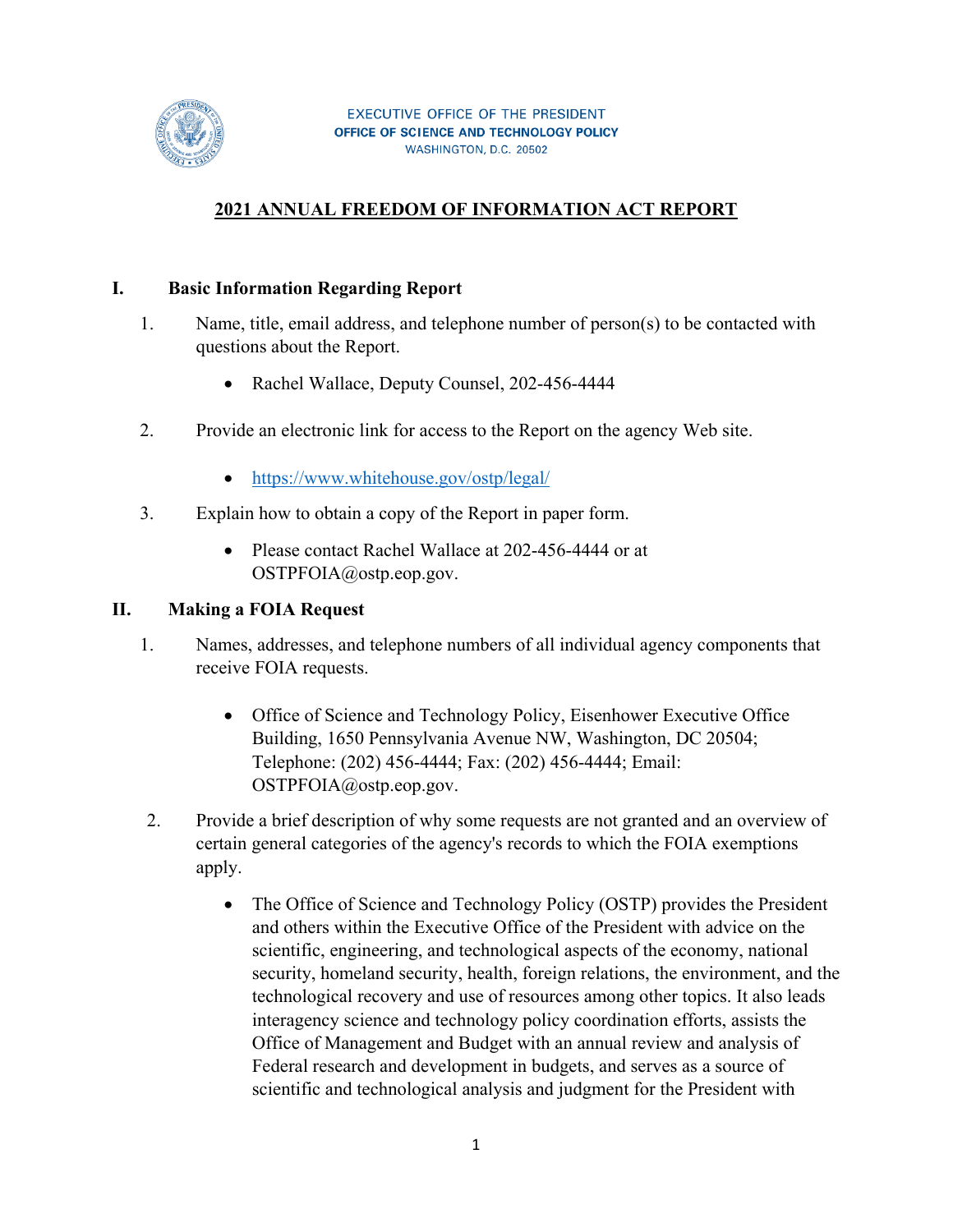

respect to major policies, plans, and programs of the Federal Government. The most common reasons for not granting some requests are: (I) the requests are overly broad; (II) failure to reasonably describe the records sought; (III) the records have been transferred to the National Archives and Records Administration.

- The following are the general categories of the agency's records to which FOIA exemptions are applicable: (1) deliberative, pre-decisional advice subject to Exemption Five (which safeguards inter-agency or intra-agency records which would normally be privileged in a civil discovery context), or (2) information that is withheld due to personal privacy considerations under Exemption Six.
- 3. Provide a functional electronic link to agency FOIA regulations, including the agency's fee schedule. (NOTE: Agency FOIA Regulations were formerly listed at Section XI of the human-readable version of the Report).
	- https://www.Federalregister.gov/documents/2020/11/04/2020- 22375/implementing-the-freedom-of-information-act.

#### **III. Acronyms, Definitions, and Exemptions:**

#### **1. Definitions:**

- A. **Administrative Appeal** a request to a Federal agency asking that it review at a higher administrative level a FOIA determination made by the agency at the initial request level.
- B. **Average Number** the number obtained by dividing the sum of a group of numbers by the quantity of numbers in the group. For example, of 3, 7, and 14, the average number is 8.
- C. **Backlog** the number of requests or administrative appeals that are pending at an agency at the end of the fiscal year that are beyond the statutory time period for a response.
- D. **Component** for agencies that process requests on a decentralized basis, a "component" is an entity, also sometimes referred to as an Office, Division, Bureau, Center, or Directorate, within the agency that processes FOIA requests. The FOIA now requires that agencies include in their Annual FOIA Report data for both the agency overall and for each principal component of the agency
- E. **Consultation** the procedure whereby the agency responding to a FOIA request first forwards a record to another agency or component within the same agency for its review because that other agency has an interest in the document. Once the agency in receipt of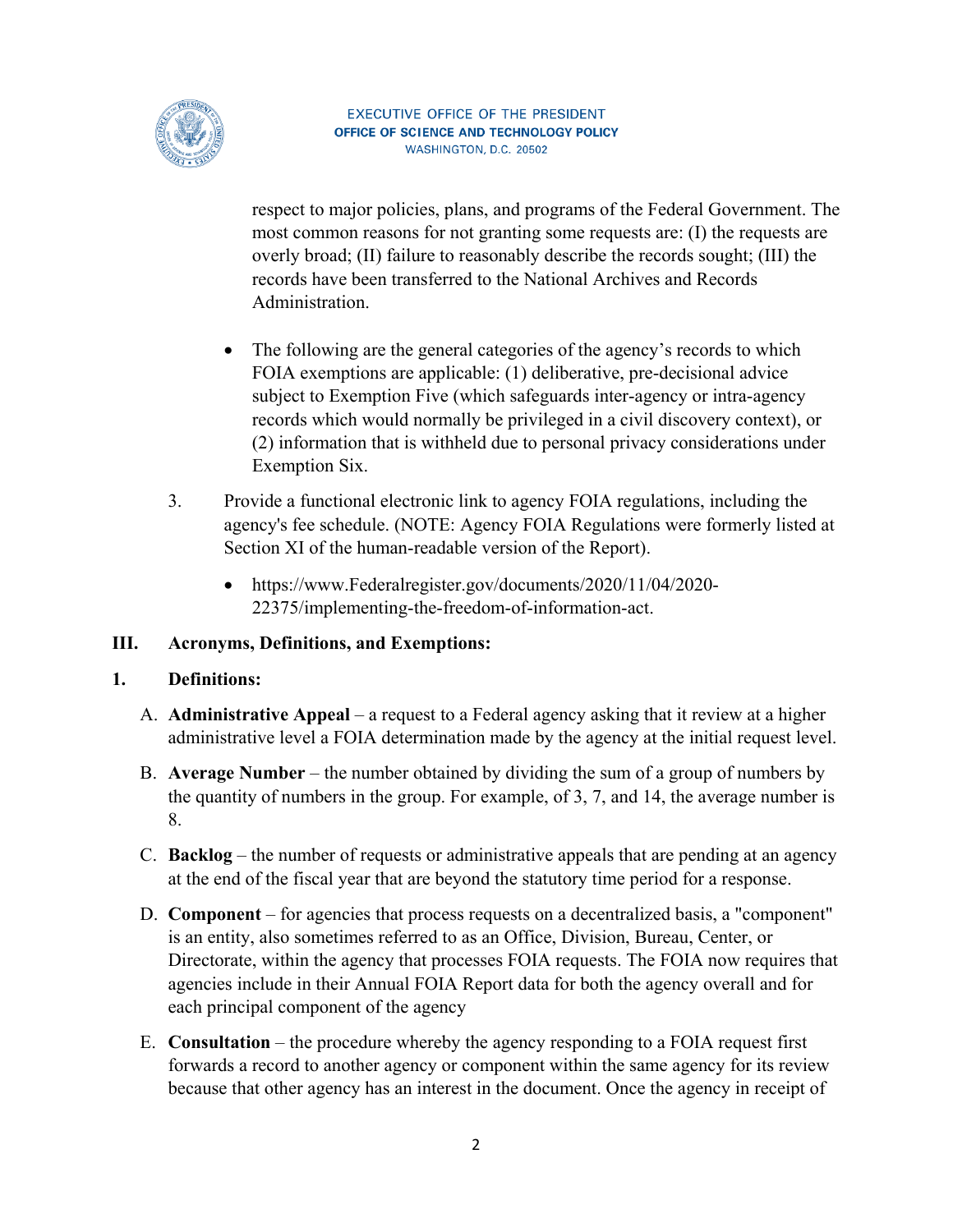

the consultation finishes its review of the record, it responds back to the agency or component within the same agency that forwarded it. That agency, in turn, will then respond to the FOIA requester.

- F. **Exemption 3 Statute** a Federal statute that exempts information from disclosure and which the agency relies on to withhold information under subsection (b)(3) of the FOIA.
- G. **FOIA Request** a FOIA request is generally a request to a Federal agency for access to records concerning another person (i.e., a "third party" request), or concerning an organization, or a particular topic of interest. FOIA requests also include requests made by requesters seeking records concerning themselves (i.e., "first-party" requests) when those requesters are not subject to the Privacy Act, such as non-U.S. citizens. Moreover, because all first-party requesters should be given the benefit of the access provisions of the FOIA as well as the Privacy Act, FOIA requests also include any first-party requests where an agency determines that it must search beyond its Privacy Act "systems of records." All requests that require the agency to utilize the FOIA in responding to the requester are included in this Report. Additionally, a FOIA request includes records referred to the agency for processing and direct response to the requester. It does not, however, include records for which the agency has received a consultation from another agency. (Consultations are reported separately in Section XII of this Report.)
- H. **Full Grant** an agency decision to disclose all records in full in response to a FOIA request.
- I. **Full Denial** an agency decision not to release any records in response to a FOIA request because the records are exempt in their entireties under one or more of the FOIA exemptions, or because of a procedural reason, such as when no records could be located.
- J. **Median Number** the middle, not average, number. For example, of 3, 7, and 14, the median number is 7.
- K. **Multi-Track Processing** a system in which simple requests requiring relatively minimal review are placed in one processing track and more voluminous and complex requests are placed in one or more other tracks. Requests granted expedited processing are placed in yet another track. Requests in each track are processed on a first in/first out basis.
	- i. **Expedited Processing** an agency will process a FOIA request on an expedited basis when a requester satisfies the requirements for expedited processing as set forth in the statute and in agency regulations.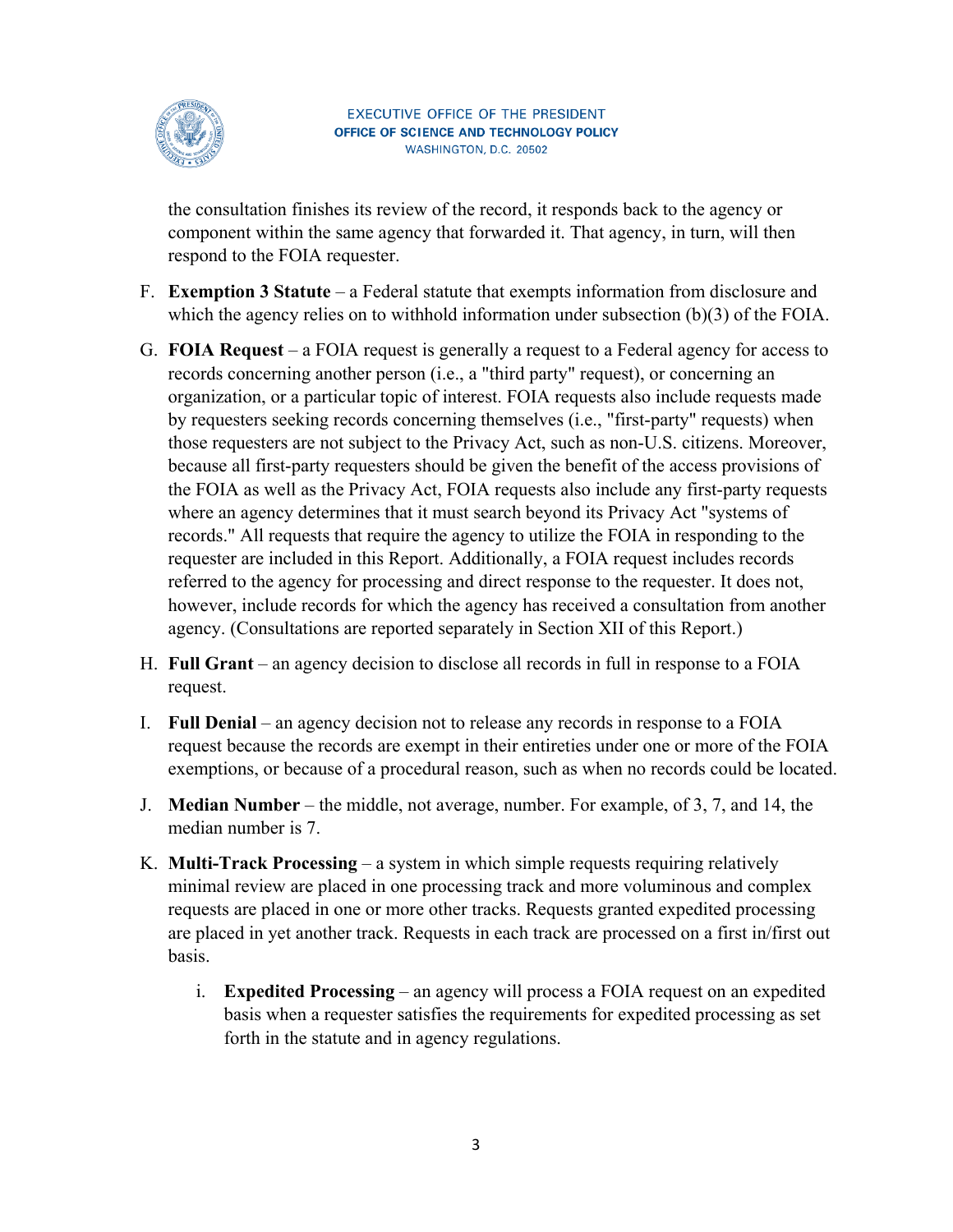

- ii. **Simple Request** a FOIA request that an agency using multi-track processing places in its fastest (non-expedited) track based on the low volume and/or simplicity of the records requested.
- iii. **Complex Request** a FOIA request that an agency using multi-track processing places in a slower track based on the high volume and/or complexity of the records requested.
- L. **Partial Grant/Partial Denial** in response to a FOIA request, an agency decision to disclose portions of the records and to withhold other portions that are exempt under the FOIA, or to otherwise deny a portion of the request for a procedural reason.
- M. **Pending Request or Pending Administrative Appeal** a request or administrative appeal for which an agency has not taken final action in all respects.
- N. **Perfected Request** a request for records which reasonably describes such records and is made in accordance with published rules stating the time, place, fees (if any) and procedures to be followed.
- O. **Processed Request or Processed Administrative Appeal** a request or administrative appeal for which an agency has taken final action in all respects.
- P. **Range in Number of Days** the lowest and highest number of days to process requests or administrative appeals.
- Q. **Time Limits** the time period in the statute for an agency to respond to a FOIA request (ordinarily twenty working days from receipt of a perfected FOIA request).

#### **2. Concise descriptions of the nine FOIA exemptions:**

- A. **Exemption 1:** classified national defense and foreign relations information
- B. **Exemption 2:** information that is related solely to the internal personnel rules and practices of an agency
- C. **Exemption 3:** information that is prohibited from disclosure by another Federal law
- D. **Exemption 4:** trade secrets and other confidential business information
- E. **Exemption 5:** inter-agency or intra-agency communications that are protected by legal privileges
- F. **Exemption 6:** information involving matters of personal privacy
- G. **Exemption 7:** records or information compiled for law enforcement purposes, to the extent that the production of those records (A) could reasonably be expected to interfere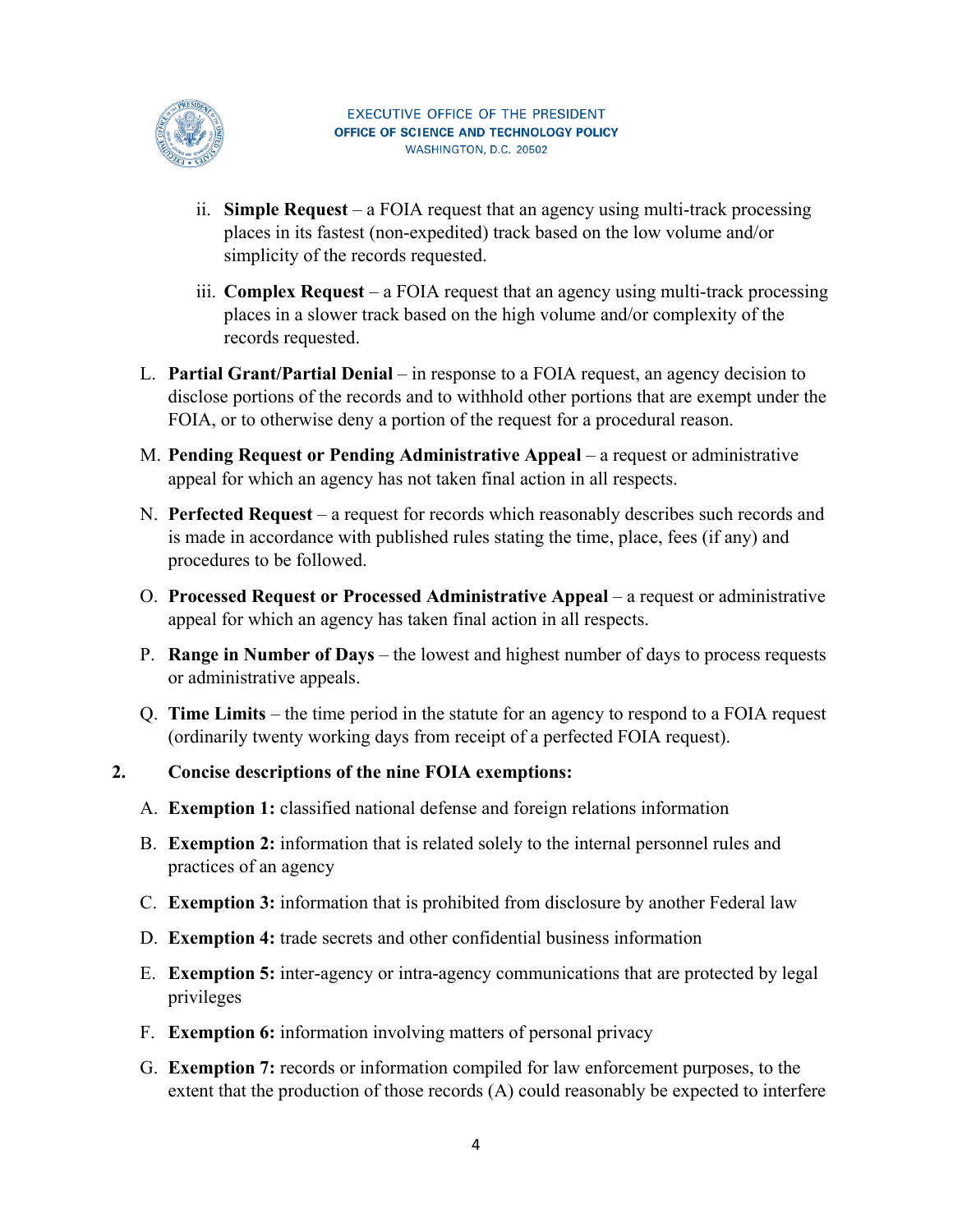

with enforcement proceedings, (B) would deprive a person of a right to a fair trial or an impartial adjudication, (C) could reasonably be expected to constitute an unwarranted invasion of personal privacy, (D) could reasonably be expected to disclose the identity of a confidential source, (E) would disclose techniques and procedures for law enforcement investigations or prosecutions, or would disclose guidelines for law enforcement investigations or prosecutions, or (F) could reasonably be expected to endanger the life or physical safety of any individual

- H. **Exemption 8:** information relating to the supervision of financial institutions
- I. **Exemption 9:** geological information on wells

#### 3. Agency Component Abbreviations

| Component<br>Abbreviation | <b>Component Name</b>                   |
|---------------------------|-----------------------------------------|
|                           | Office of Science and Technology Policy |

#### IV. Exemption 3 Statutes

|                |               |                      |                         |           | Total   |
|----------------|---------------|----------------------|-------------------------|-----------|---------|
|                |               |                      |                         | Number of | Number  |
|                |               |                      |                         | Times     | of      |
|                | Type of       |                      |                         | Relied    | Times   |
| <b>Statute</b> | Information   | <b>Case Citation</b> | Agency $/$<br>Component | upon      | Relied  |
|                | Withheld      |                      | by Agency               | upon      |         |
|                |               |                      |                         | by        |         |
|                |               |                      |                         | Component | Agency  |
|                |               |                      |                         |           | Overall |
| 5 U.S.C.       | Confidential  | Meyerhoff v.         | <b>OSTP</b>             |           |         |
| app. $4 \S$    | financial     | EPA, 958 F.2d        |                         |           |         |
| 107(a)(2)      | disclosure    | 1498, 1500-02        |                         |           |         |
|                | report        | (9th Cir. 1992);     |                         |           |         |
|                | pertaining to | Boyd v. Exec.        |                         | 10        | 10      |
|                | certain       | Off. for U.S.        |                         |           |         |
|                | government    | Att'ys, 161 F.       |                         |           |         |
|                | employees.    | Supp. 3d 1, 7        |                         |           |         |
|                |               | (D.D.C. 2015);       |                         |           |         |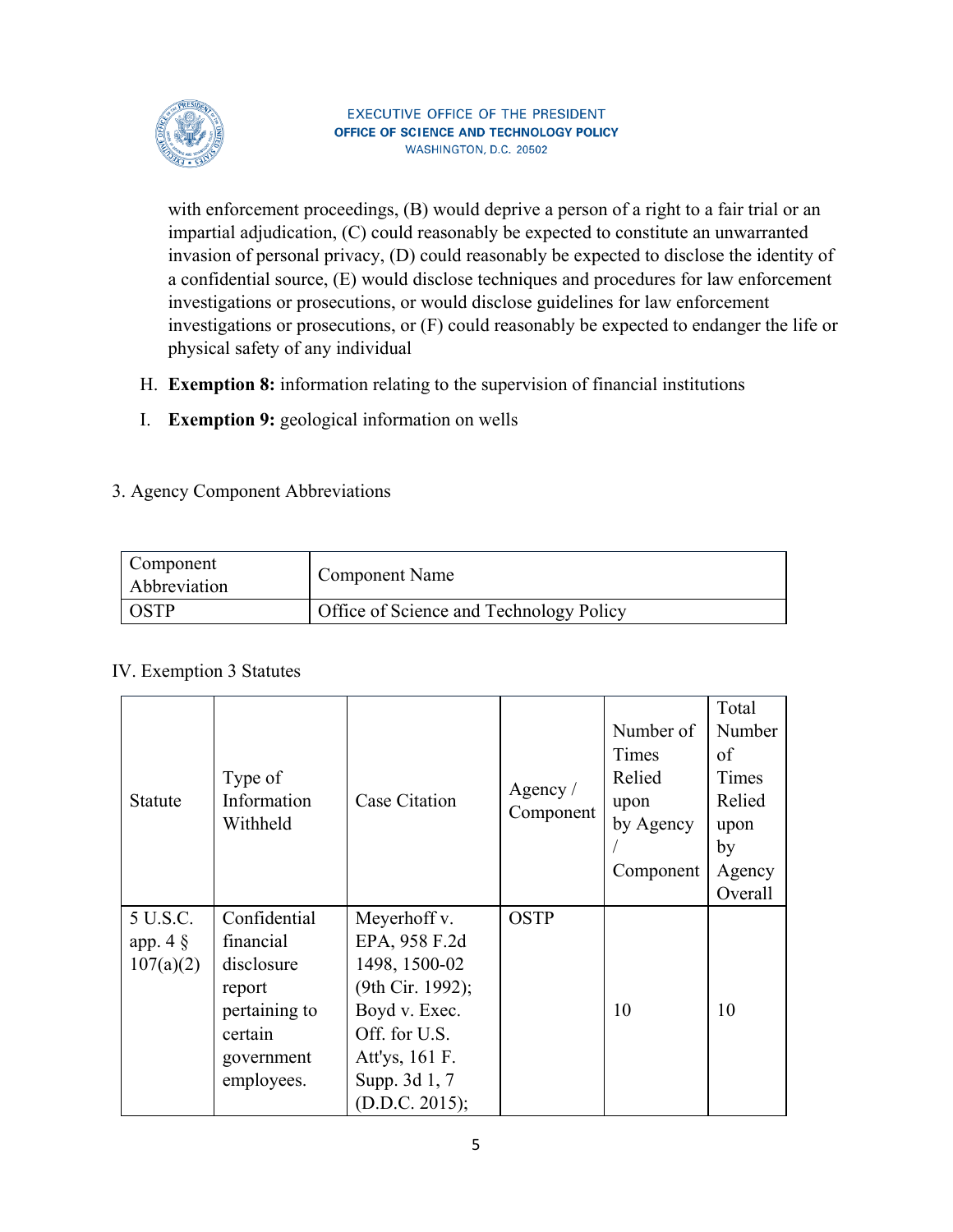

|  | Seife v. NIH, 874 |  |  |
|--|-------------------|--|--|
|  | F. Supp. 2d 248,  |  |  |
|  | $254$ (S.D.N.Y.   |  |  |
|  |                   |  |  |

### **V.A. FOIA REQUESTS -- RECEIVED, PROCESSED AND PENDING FOIA REQUESTS**

| Agency / Component    | Number of<br>Requests<br>Pending as<br>of Start<br>of Fiscal<br>Year | Number of<br>Requests<br>Received<br>in Fiscal<br>Year | Number of<br>Requests<br>Processed<br>in Fiscal<br>Year | Number of<br>Requests<br>Pending as<br>of End<br>of Fiscal<br>Year |
|-----------------------|----------------------------------------------------------------------|--------------------------------------------------------|---------------------------------------------------------|--------------------------------------------------------------------|
| <b>OSTP</b>           | 102                                                                  | 129                                                    | 100                                                     | 131                                                                |
| <b>AGENCY OVERALL</b> | 102                                                                  | 129                                                    | 100                                                     | 131                                                                |

# **V.B.(1). DISPOSITION OF FOIA REQUESTS -- ALL PROCESSED REQUESTS**

|                                   |                                           | Nu                                                                            |                                                                               |                       | Exemptions                                                                                    |                                            |                                                    | Number of Full Denials Based on Reasons Other than        |                                                                                                 |                                                         |                                  |                                                                             |                             |
|-----------------------------------|-------------------------------------------|-------------------------------------------------------------------------------|-------------------------------------------------------------------------------|-----------------------|-----------------------------------------------------------------------------------------------|--------------------------------------------|----------------------------------------------------|-----------------------------------------------------------|-------------------------------------------------------------------------------------------------|---------------------------------------------------------|----------------------------------|-----------------------------------------------------------------------------|-----------------------------|
| Agen<br>cy /<br>Com<br>pone<br>nt | Nu<br>mb<br>er<br>of<br>Ful<br>Gra<br>nts | mb<br>er<br>of<br>Par<br>tial<br>Gra<br>nts<br>Par<br>tial<br>De<br>nial<br>S | Num<br>ber<br>of<br>Full<br>Deni<br>als<br>Base<br>d on<br>Exe<br>mpti<br>ons | No<br>Rec<br>ord<br>S | All<br>Reco<br>rds<br>Refer<br>red<br>to<br>Anot<br>her<br>Com<br>pone<br>nt or<br>Agen<br>cy | Requ<br>est<br>With<br>draw<br>$\mathbf n$ | Fee<br>Rel<br>ate<br>d<br>Re<br>aso<br>$\mathbf n$ | Reco<br>rds<br>not<br>Reas<br>onabl<br>y<br>Desc<br>ribed | Imp<br>rope<br>$\mathbf{r}$<br><b>FOI</b><br>A<br>Req<br>uest<br>for<br>Oth<br>er<br>Rea<br>son | N <sub>o</sub><br>t<br>Ag<br>enc<br>y<br>Re<br>cor<br>d | Dup<br>licat<br>e<br>Req<br>uest | Oth<br>er<br>$E_{\rm X}$<br>plai<br>$n$ in<br>Cha<br>rt<br>Bel<br><b>OW</b> | <b>TO</b><br><b>TA</b><br>L |
| <b>OST</b><br>$\mathbf{P}$        | 12                                        | 42                                                                            | $\boldsymbol{0}$                                                              | 23                    | $\boldsymbol{0}$                                                                              | $\overline{2}$                             | $\boldsymbol{0}$                                   | 12                                                        | $\tau$                                                                                          | $\boldsymbol{0}$                                        | $\overline{2}$                   | $\boldsymbol{0}$                                                            | 100                         |
| <b>AGE</b><br><b>NCY</b>          | 12                                        | 42                                                                            | $\boldsymbol{0}$                                                              | 23                    | $\boldsymbol{0}$                                                                              | $\overline{2}$                             | $\boldsymbol{0}$                                   | 12                                                        | 7                                                                                               | $\boldsymbol{0}$                                        | $\overline{2}$                   | $\boldsymbol{0}$                                                            | 100                         |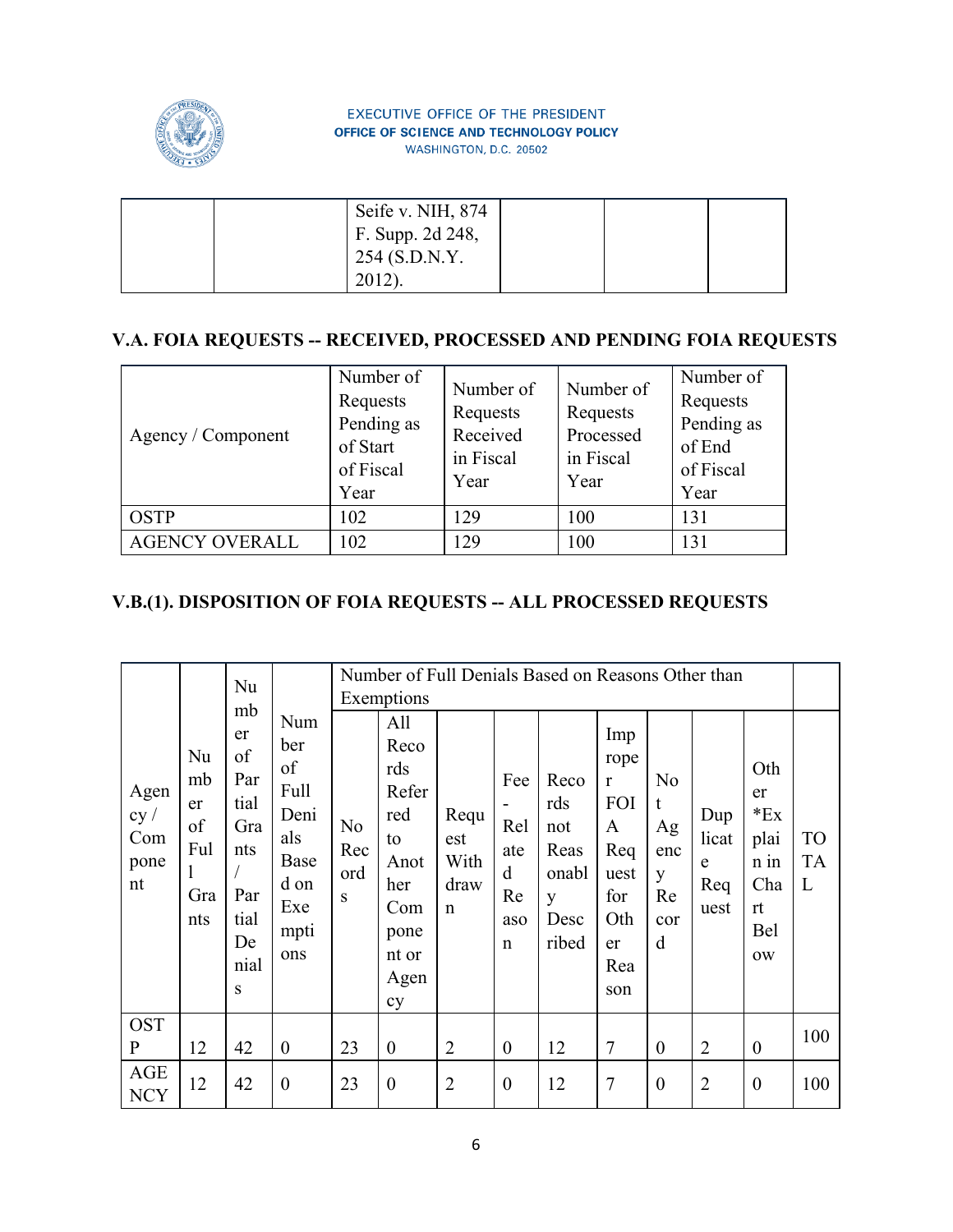

| T/T<br>Н<br>◡ |  |  |  |  |  |  |  |
|---------------|--|--|--|--|--|--|--|
| <b>RAL</b>    |  |  |  |  |  |  |  |
| ∸             |  |  |  |  |  |  |  |

### **V.B.(2). DISPOSITION OF FOIA REQUESTS -- "OTHER" REASONS FOR "FULL DENIALS BASED ON REASONS OTHER THAN EXEMPTIONS"**

| Agency /<br>Component    | Description of "Other" Reasons for<br>Denials from Chart B(1) | Number<br>of Times<br>"Other"<br>Reason<br>Was<br>Relied<br>Upon | <b>TOTAL</b> |
|--------------------------|---------------------------------------------------------------|------------------------------------------------------------------|--------------|
| <b>OSTP</b>              | N/A                                                           |                                                                  |              |
| <b>AGENCY</b><br>OVERALL |                                                               |                                                                  | $\theta$     |

### **V.B.(3). DISPOSITION OF FOIA REQUESTS -- NUMBER OF TIMES EXEMPTIONS APPLIED**

| Agency /<br>Componen           | Ex<br>. 1 | Ex<br>. . | Ex | Ex<br>$\overline{4}$ | Ex              | Ex<br>6 | Ex.<br>7(A) | Ex.<br>7(B) | Ex.      | Ex.      | Ex.<br>7(E) | Ex.<br>7(F) | Ex<br>8 | Ex |
|--------------------------------|-----------|-----------|----|----------------------|-----------------|---------|-------------|-------------|----------|----------|-------------|-------------|---------|----|
| <b>OSTP</b>                    |           |           | 10 | b                    | $\overline{14}$ | 19      |             | $\theta$    |          | $\Omega$ | $\theta$    |             |         |    |
| <b>AGENCY</b><br><b>OVERAL</b> |           |           | 10 | O                    | 14              | 19      |             | $\theta$    | $\theta$ | $\theta$ | $\bf{0}$    | 0           |         |    |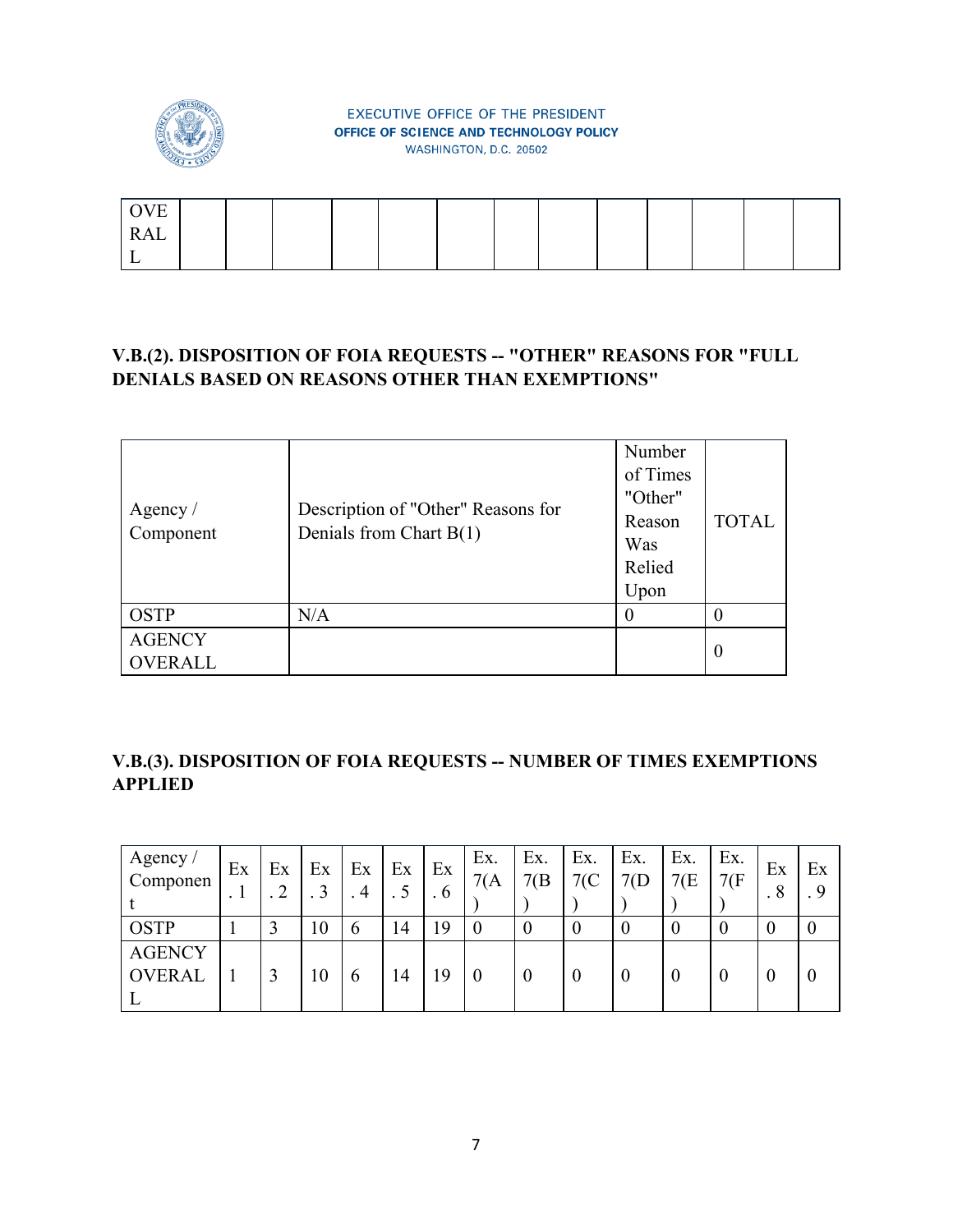

### **VI.A. ADMINISTRATIVE APPEALS OF INITIAL DETERMINATIONS OF FOIA REQUESTS -- RECEIVED, PROCESSED, AND PENDING ADMINISTRATIVE APPEALS**

| Agency /<br>Component           | Number of<br>Appeals<br>Pending as of<br><b>Start</b><br>of Fiscal Year | Number of<br>Appeals<br>Received<br>in Fiscal Year | Number of<br>Appeals<br>Processed<br>in Fiscal Year | Number of<br>Appeals<br>Pending as of<br>End<br>of Fiscal Year |
|---------------------------------|-------------------------------------------------------------------------|----------------------------------------------------|-----------------------------------------------------|----------------------------------------------------------------|
| <b>OSTP</b>                     |                                                                         |                                                    | ာ                                                   |                                                                |
| <b>AGENCY</b><br><b>OVERALL</b> | $\theta$                                                                |                                                    | $\overline{2}$                                      |                                                                |

# **VI.B. DISPOSITION OF ADMINISTRATIVE APPEALS -- ALL PROCESSED APPEALS**

|                       |             | Number Partially  |                                | Number of |              |
|-----------------------|-------------|-------------------|--------------------------------|-----------|--------------|
|                       | Number      | Affirmed &        | Number Completely              | Appeals   |              |
| Agency /<br>Component | Affirmed on | Partially         | Reversed/Remanded   Closed for |           | <b>TOTAL</b> |
|                       | Appeal      | Reversed/Remanded | on Appeal                      | Other     |              |
|                       |             | on Appeal         |                                | Reasons   |              |
| <b>OSTP</b>           |             |                   |                                |           |              |
| <b>AGENCY</b>         |             |                   |                                |           |              |
| OVERALL               |             |                   |                                |           |              |

### **VI.C.(1). REASONS FOR DENIAL ON APPEAL -- NUMBER OF TIMES EXEMPTIONS APPLIED**

| $\Omega$ genc $V$ | $\blacksquare$<br>Еx<br>$\mathbf{r}$ | $\blacksquare$<br>Нv<br>⊷<br>⌒<br>- | $\blacksquare$<br>⊷<br>∼<br>ັ | Ex | $F_{\mathbf{Y}}$<br>ப்<br>ັ | $\blacksquare$<br>ÈХ | $\blacksquare$<br>EX.<br>(A | $\blacksquare$<br>нv<br>۰ ۱/۸۰<br>$\overline{\phantom{0}}$<br>Έ | $\blacksquare$<br>н<br>ட∧. | $\blacksquare$<br>Нv<br>LΛ.<br>$\sqrt{ }$ | $\blacksquare$<br>l v<br>LΛ.<br>7(F) | $\blacksquare$<br>$H\mathbf{V}$<br>7(F)<br>. . | $\blacksquare$<br><b>EX</b><br>╭<br>ີ | $\overline{\phantom{0}}$<br>Нv<br>⊷ |
|-------------------|--------------------------------------|-------------------------------------|-------------------------------|----|-----------------------------|----------------------|-----------------------------|-----------------------------------------------------------------|----------------------------|-------------------------------------------|--------------------------------------|------------------------------------------------|---------------------------------------|-------------------------------------|
|-------------------|--------------------------------------|-------------------------------------|-------------------------------|----|-----------------------------|----------------------|-----------------------------|-----------------------------------------------------------------|----------------------------|-------------------------------------------|--------------------------------------|------------------------------------------------|---------------------------------------|-------------------------------------|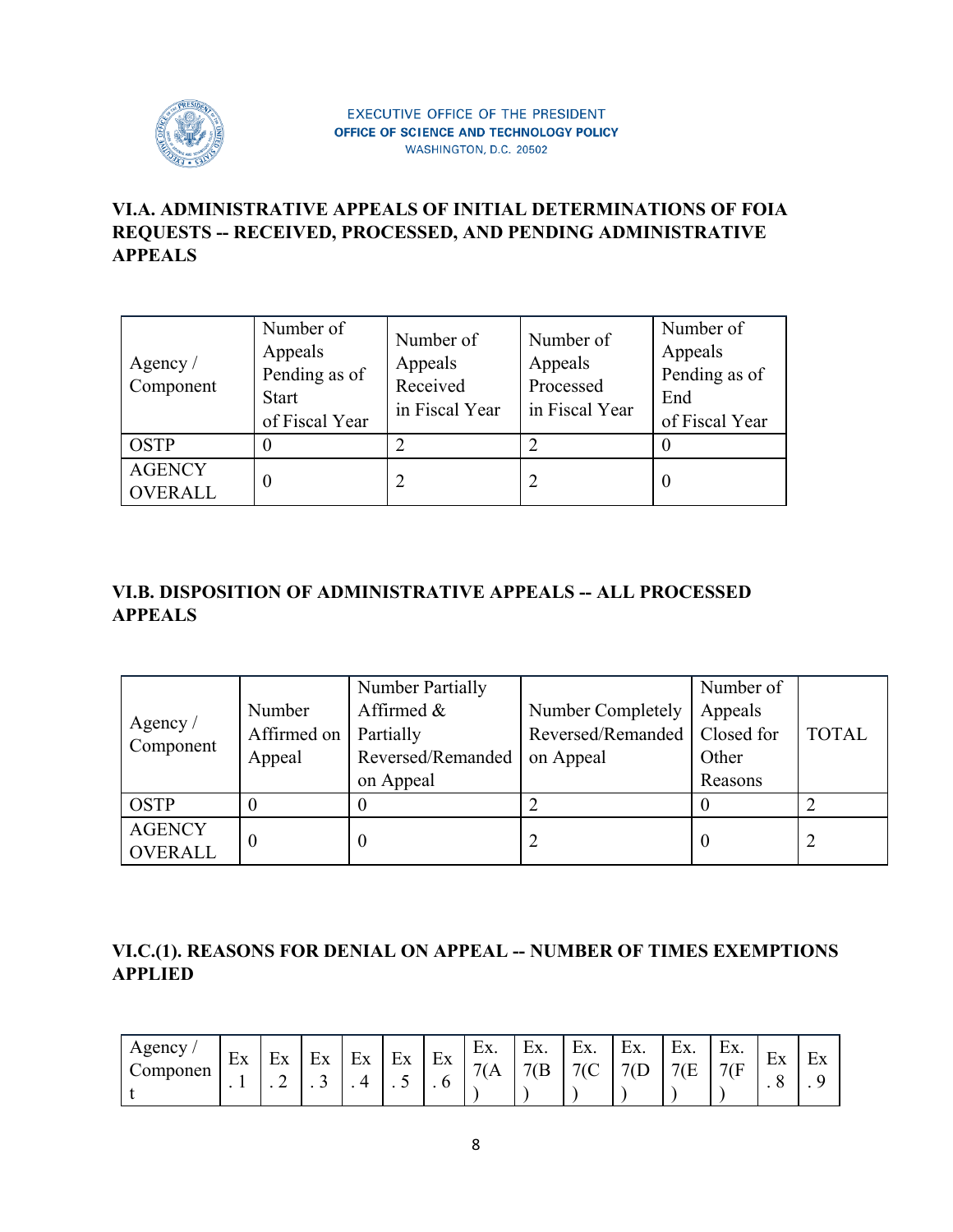

| OSTP          |   | $\Omega$<br>v | ⌒ |  |   |   |   |  |   |
|---------------|---|---------------|---|--|---|---|---|--|---|
| <b>AGENCY</b> |   |               |   |  |   |   |   |  |   |
| <b>OVERAL</b> | ν | v             | ν |  | ν | ν | ν |  | ν |
|               |   |               |   |  |   |   |   |  |   |

### **VI.C.(2). REASONS FOR DENIAL ON APPEAL -- REASONS OTHER THAN EXEMPTIONS**

| Agenc<br>y /<br>Comp<br>onent                         | N <sub>o</sub><br>Rec<br>ords | Reco<br>rds<br>Refe<br>rred<br>at<br>Initi<br>al<br>Req<br>uest<br>Leve<br>1 | Reque<br>st<br>Withd<br>rawn | Fee-<br>Rel<br>ated<br>Rea<br>son | Recor<br>ds not<br>Reaso<br>nably<br>Descri<br>bed | Impr<br>oper<br>Requ<br>est<br>for<br>Othe<br>$\mathbf{r}$<br>Reas<br>ons | <b>Not</b><br>Age<br>ncy<br>Rec<br>ord | Dupli<br>cate<br>Requ<br>est or<br>Appe<br>al | Requ<br>est in<br>Litig<br>ation | Appe<br>al<br>Based<br>Solely<br>on<br>Denia<br>1 of<br>Reque<br>st for<br>Exped<br>ited<br>Proce<br>ssing | Othe<br>r<br>Exp<br>lain<br>in<br>chart<br>belo<br>W |
|-------------------------------------------------------|-------------------------------|------------------------------------------------------------------------------|------------------------------|-----------------------------------|----------------------------------------------------|---------------------------------------------------------------------------|----------------------------------------|-----------------------------------------------|----------------------------------|------------------------------------------------------------------------------------------------------------|------------------------------------------------------|
| <b>OSTP</b>                                           | $\overline{0}$                | $\boldsymbol{0}$                                                             | $\boldsymbol{0}$             | $\theta$                          | $\boldsymbol{0}$                                   | $\boldsymbol{0}$                                                          | $\boldsymbol{0}$                       | $\overline{0}$                                | $\theta$                         | $\boldsymbol{0}$                                                                                           | $\boldsymbol{0}$                                     |
| <b>AGEN</b><br><b>CY</b><br><b>OVER</b><br><b>ALL</b> | $\boldsymbol{0}$              | $\boldsymbol{0}$                                                             | $\boldsymbol{0}$             | $\boldsymbol{0}$                  | $\boldsymbol{0}$                                   | $\boldsymbol{0}$                                                          | $\boldsymbol{0}$                       | $\boldsymbol{0}$                              | $\boldsymbol{0}$                 | $\boldsymbol{0}$                                                                                           | $\boldsymbol{0}$                                     |

# **VI.C.(3). REASONS FOR DENIAL ON APPEAL -- "OTHER" REASONS**

| $\sqrt{A}$ Agency / | Description of "Other" Reasons for | Number   | <sup>1</sup> TOTAL |
|---------------------|------------------------------------|----------|--------------------|
| Component           | Denial on Appeal from Chart $C(2)$ | of Times |                    |
|                     |                                    | "Other"  |                    |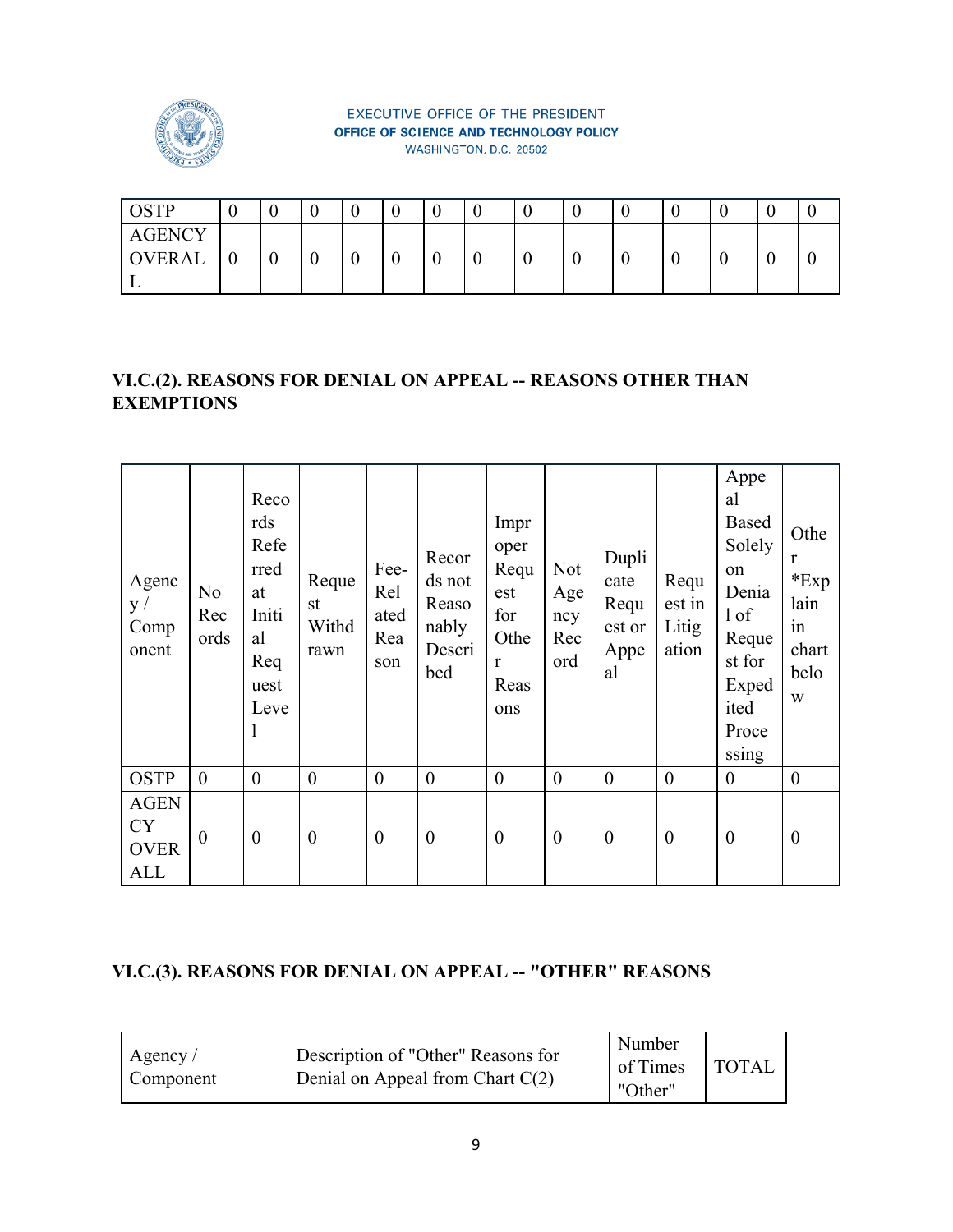

|                |     | Reason |   |
|----------------|-----|--------|---|
|                |     | Was    |   |
|                |     | Relied |   |
|                |     | Upon   |   |
| <b>OSTP</b>    | N/A | U      | U |
| <b>AGENCY</b>  |     |        |   |
| <b>OVERALL</b> |     |        | 0 |

# **VI.C.(4). RESPONSE TIME FOR ADMINISTRATIVE APPEALS**

| Agency /<br>Component | Median<br>Number of<br>Days | Average<br>Number of<br>Days | Lowest<br>Number of<br>Days | Highest<br>Number of<br>Days |
|-----------------------|-----------------------------|------------------------------|-----------------------------|------------------------------|
| <b>OSTP</b>           | 10.5                        | 10.5                         |                             | 13                           |
| <b>AGENCY</b>         |                             |                              |                             |                              |
| <b>OVERALL</b>        | 10.5                        | 10.5                         |                             | 13                           |

# **VI.C.(5). TEN OLDEST PENDING ADMINISTRATIVE APPEALS**

| Agency /<br>Component |         | 10th<br>Oldest<br>Appeal | 9th            | 8th      | 7th            | 6th            | 5th              | 4th              | 3rd              | 2nd              | Oldest<br>Appeal |
|-----------------------|---------|--------------------------|----------------|----------|----------------|----------------|------------------|------------------|------------------|------------------|------------------|
|                       | Date of |                          |                |          |                |                |                  |                  |                  |                  |                  |
|                       | Appeal  | N/A                      | N/A            | N/A      | N/A            | N/A            | N/A              | N/A              | N/A              | N/A              | N/A              |
|                       | Number  |                          |                |          |                |                |                  |                  |                  |                  |                  |
|                       | of Days |                          |                |          |                |                |                  |                  |                  |                  |                  |
| <b>OSTP</b>           | Pending | $\boldsymbol{0}$         | $\overline{0}$ | $\theta$ | $\overline{0}$ | $\overline{0}$ | $\boldsymbol{0}$ | $\boldsymbol{0}$ | $\boldsymbol{0}$ | $\boldsymbol{0}$ | $\boldsymbol{0}$ |
|                       | Date of |                          |                |          |                |                |                  |                  |                  |                  |                  |
| <b>AGENCY</b>         | Appeal  | N/A                      | N/A            | N/A      | N/A            | N/A            | N/A              | N/A              | N/A              | N/A              | N/A              |
| OVERALL               | Number  |                          |                |          |                |                |                  |                  |                  |                  |                  |
|                       | of Days |                          |                |          |                |                |                  |                  |                  |                  |                  |
|                       | Pending | $\theta$                 | $\overline{0}$ | $\theta$ | $\theta$       | $\theta$       | $\theta$         | $\overline{0}$   | $\overline{0}$   | $\theta$         | $\theta$         |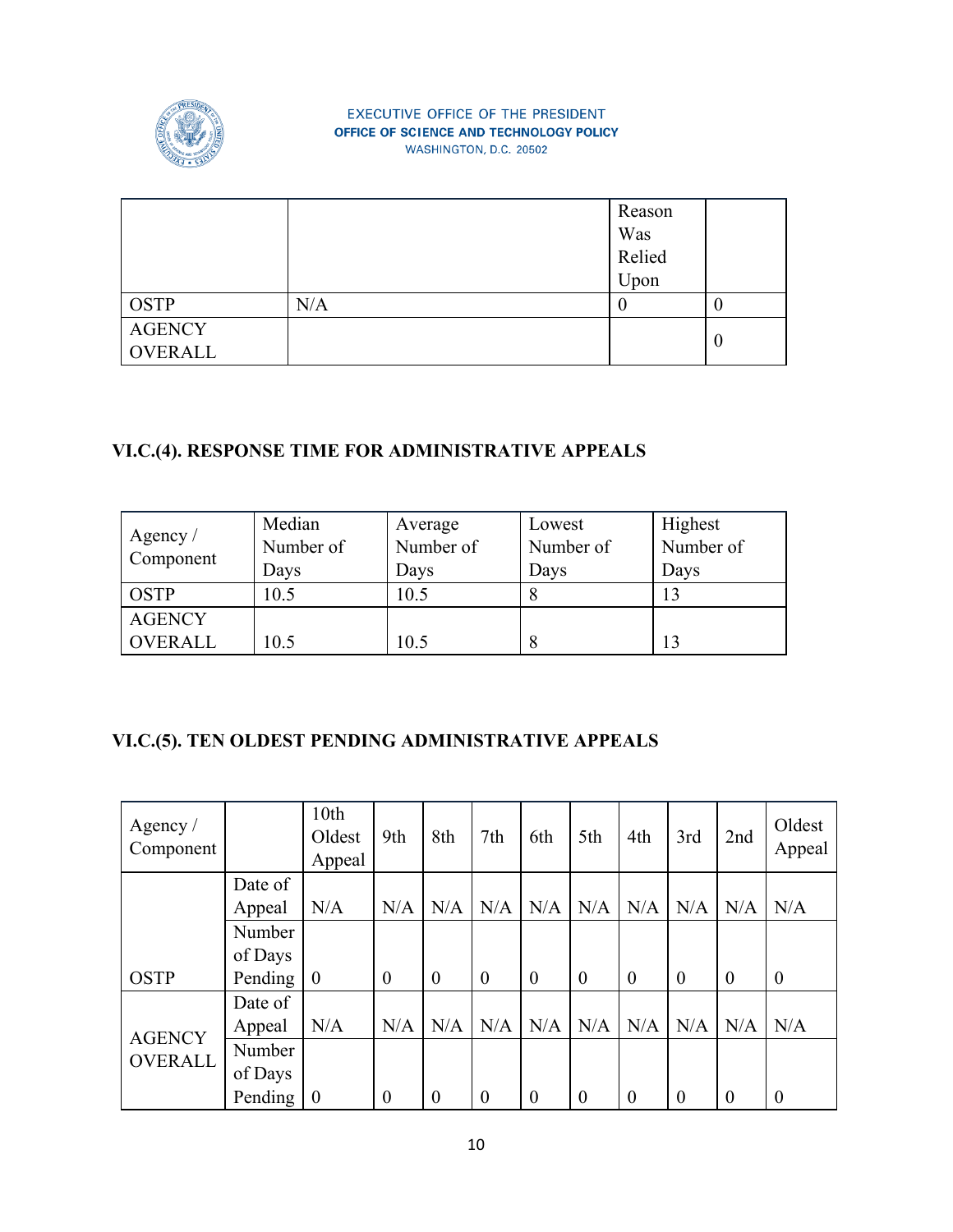

#### **VII.A. FOIA REQUESTS -- RESPONSE TIME FOR ALL PROCESSED PERFECTED REQUESTS**

|             | <b>SIMPLE</b> |                |      |      |      | <b>COMPLEX</b> |      |            |      | <b>EXPEDITED</b><br><b>PROCESSING</b> |      |            |
|-------------|---------------|----------------|------|------|------|----------------|------|------------|------|---------------------------------------|------|------------|
|             | Med           | Aver           | Low  | Hig  | Med  | Aver           | Low  | <b>Hig</b> | Med  | Aver                                  | Low  | <b>Hig</b> |
| Agenc       | 1an           | age            | est  | hest | ian  | age            | est  | hest       | ian  | age                                   | est  | hest       |
| y /         | Nu            | Num            | Nu   | Nu   | Nu   | Num            | Nu   | Nu         | Nu   | Num                                   | Nu   | Nu         |
| Comp        | mbe           | ber            | mbe  | mbe  | mbe  | ber            | mbe  | mbe        | mbe  | ber                                   | mbe  | mbe        |
| onent       | r of          | of             | r of | r of | r of | of             | r of | r of       | r of | of                                    | r of | r of       |
|             | Day           | Day            | Day  | Day  | Day  | Day            | Day  | Day        | Day  | Day                                   | Day  | Day        |
|             | S             | S.             | S    | S    | S    | S              | S    | S          | S    | S                                     | S    | S          |
|             |               | 35.9           |      |      |      | 56.5           |      |            |      | 23.1                                  |      |            |
| <b>OSTP</b> | 15            | 2              | 1    | 816  | 10.5 | 3              | 1    | 527        | 40   | 3                                     | 1    | 71         |
| <b>AGEN</b> |               |                |      |      |      |                |      |            |      |                                       |      |            |
| <b>CY</b>   |               |                |      |      |      |                |      |            |      |                                       |      |            |
| <b>OVER</b> |               | 35.9           |      |      |      | 56.5           |      |            |      | 23.1                                  |      |            |
| <b>ALL</b>  | 15            | $\overline{2}$ |      | 816  | 10.5 | 3              |      | 527        | 40   | 3                                     |      | 71         |

### **VII.B. PROCESSED REQUESTS -- RESPONSE TIME FOR PERFECTED REQUESTS IN WHICH INFORMATION WAS GRANTED**

|               | <b>SIMPLE</b> |      |              |      |      | <b>COMPLEX</b> |      |      |      | <b>EXPEDITED</b><br><b>PROCESSING</b> |      |      |
|---------------|---------------|------|--------------|------|------|----------------|------|------|------|---------------------------------------|------|------|
|               | Med           | Aver | Low          | Hig  | Med  | Aver           | Low  | Hig  | Med  | Aver                                  | Low  | Hig  |
| Agenc         | 1an           | age  | est          | hest | 1an  | age            | est  | hest | 1an  | age                                   | est  | hest |
| y/            | Nu            | Num  | Nu           | Nu   | Nu   | Num            | Nu   | Nu   | Nu   | Num                                   | Nu   | Nu   |
| Comp<br>onent | mbe           | ber  | mbe          | mbe  | mbe  | ber            | mbe  | mbe  | mbe  | ber                                   | mbe  | mbe  |
|               | r of          | of   | r of         | r of | r of | of             | r of | r of | r of | of                                    | r of | r of |
|               | Day           | Day  | Day          | Day  | Day  | Day            | Day  | Day  | Day  | Day                                   | Day  | Day  |
|               | S             | S    | <sup>S</sup> | S    | S    | S              | S    | S    | S    | S                                     | S    | S    |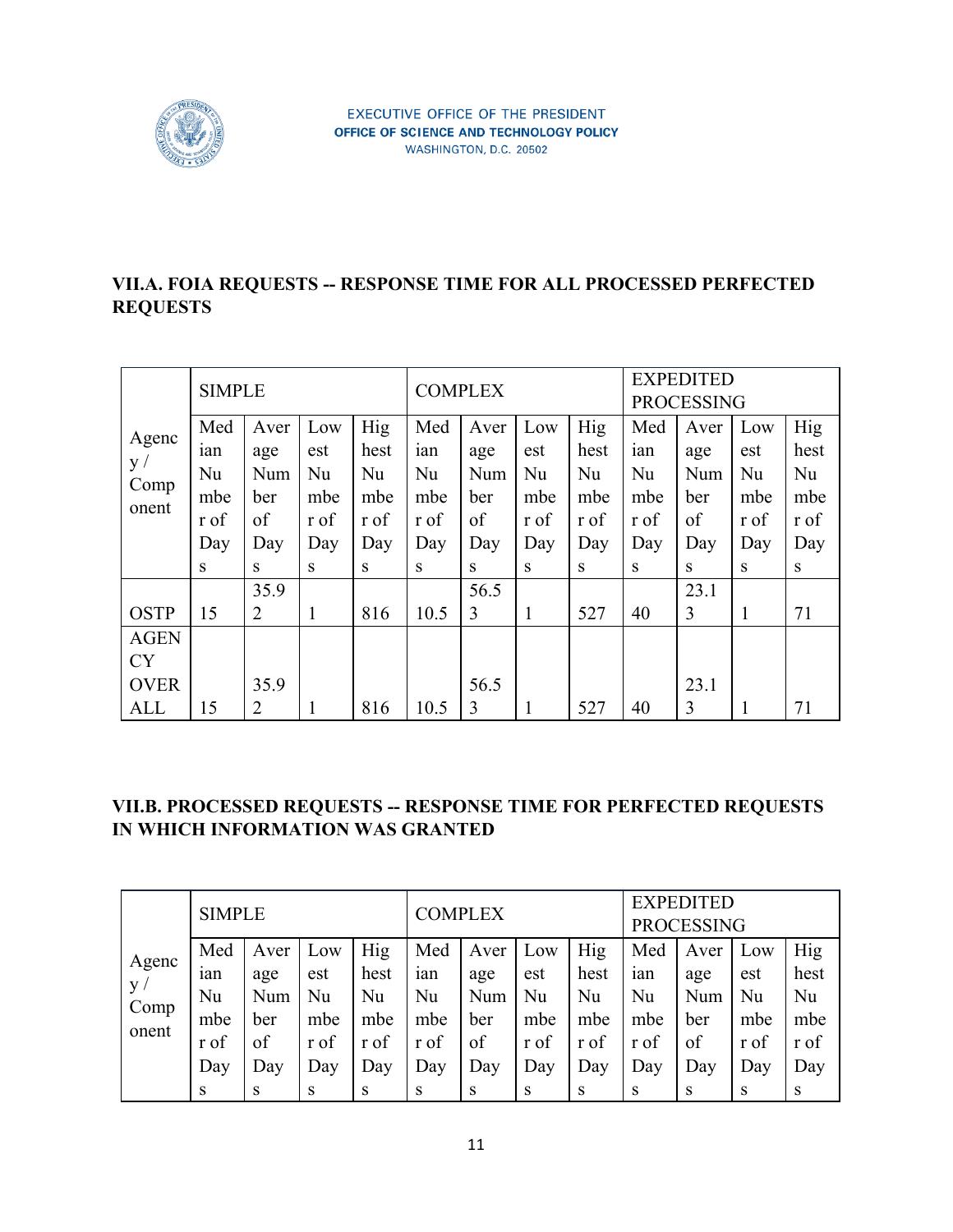

|             |    | 35.9 |     |      | 56.5 |     |    | 23.1 |                |
|-------------|----|------|-----|------|------|-----|----|------|----------------|
| <b>OSTP</b> | 15 | ∽    | 816 | 10.5 |      | 527 | 40 |      | $\overline{ }$ |
| <b>AGEN</b> |    |      |     |      |      |     |    |      |                |
| <b>CY</b>   |    |      |     |      |      |     |    |      |                |
| <b>OVER</b> |    | 35.9 |     |      | 56.5 |     |    | 23.1 |                |
| <b>ALL</b>  | 15 | ∠    | 816 | 10.5 |      | 527 | 40 |      | $\mathbf{r}$   |

### **VII.C. PROCESSED SIMPLE REQUESTS -- RESPONSE TIME IN DAY INCREMENTS**

| Agency<br>Compo<br>nent                               | $\leq$ 1-<br>20<br>Da<br>ys | $21 -$<br>40<br>Da<br>ys | $41 -$<br>60<br>Da<br>ys | $61-$<br>80<br>Da<br>ys | $81 -$<br>10<br>$\boldsymbol{0}$<br>Da<br>ys | 10<br>$1 -$<br>12<br>$\overline{0}$<br>Da<br>ys | 12<br>$\mathbf{I}$ –<br>14<br>$\overline{0}$<br>Da<br><b>ys</b> | 14<br>1-<br>16<br>$\boldsymbol{0}$<br>Da<br>ys | 16<br>ı –<br>18<br>$\theta$<br>Da<br>ys | 18<br>1-<br>20<br>$\boldsymbol{0}$<br>Da<br>ys | 20<br>1-<br>30<br>$\theta$<br>Da<br>ys | 30<br>$\mathbf{I}$ –<br>40<br>$\boldsymbol{0}$<br>Da<br>ys | 40<br>$1+$<br>Da<br>ys | <b>TOT</b><br>AL |
|-------------------------------------------------------|-----------------------------|--------------------------|--------------------------|-------------------------|----------------------------------------------|-------------------------------------------------|-----------------------------------------------------------------|------------------------------------------------|-----------------------------------------|------------------------------------------------|----------------------------------------|------------------------------------------------------------|------------------------|------------------|
| <b>OSTP</b>                                           | 20                          | 11                       | ↑                        | 3                       | $\overline{2}$                               | $\theta$                                        | $\overline{0}$                                                  |                                                | $\theta$                                | $\theta$                                       |                                        | $\overline{0}$                                             |                        | 41               |
| <b>AGEN</b><br><b>CY</b><br><b>OVER</b><br><b>ALL</b> | 20                          | 11                       | 2                        | 3                       | $\overline{2}$                               | $\theta$                                        | $\boldsymbol{0}$                                                |                                                | $\theta$                                | $\boldsymbol{0}$                               | 1                                      | $\boldsymbol{0}$                                           |                        | 41               |

# **VII.C. PROCESSED COMPLEX REQUESTS -- RESPONSE TIME IN DAY INCREMENTS**

|             |    |        |           |       |                  | 10    | 12        | 14             | 16           | 18        | 20        | 30           |    |    |
|-------------|----|--------|-----------|-------|------------------|-------|-----------|----------------|--------------|-----------|-----------|--------------|----|----|
| Agency      |    | $21 -$ | $41 -$    | $61-$ | $81 -$           | $1 -$ | $1 -$     |                | $\mathbf{r}$ | ı-        | -         | $\mathbf{r}$ | 40 |    |
|             | 20 | 40     | 60        | 80    | 10               | 12    | 14        | 16             | 18           | 20        | 30        | 40           |    |    |
| Compo       | Da | Da     | Da        | Da    | $\theta$         | 0     | $\theta$  | $\overline{0}$ |              |           | $\theta$  | 0            | Da | AL |
| nent        | ys | ys     | <b>ys</b> | ys    | Da               | Da    | Da        | Da             | Da           | Da        | Da        | Da           | ys |    |
|             |    |        |           |       | ys               | VS    | <b>ys</b> | VS             | <b>VS</b>    | <b>VS</b> | <b>VS</b> | <b>VS</b>    |    |    |
| <b>OSTP</b> | 19 |        |           |       | $\boldsymbol{0}$ |       | $\theta$  | $\overline{0}$ |              |           |           | 0            |    | 32 |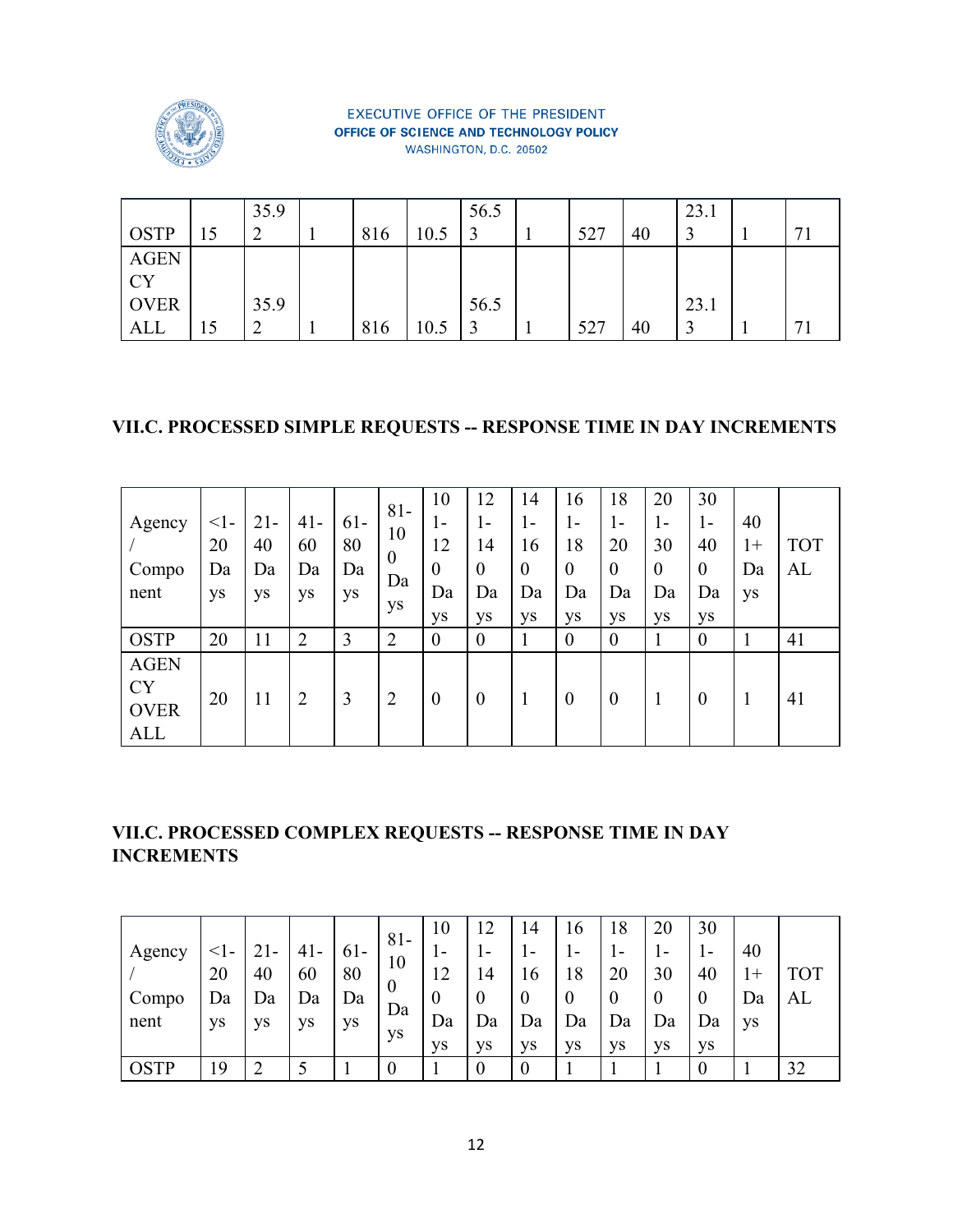

|  | <b>AGEN</b><br>$\bigcap$<br>◡ェ<br><b>OVER</b><br><b>ALL</b> | 19 | $\sim$<br>∽ | ب |  | $\sim$<br>ν |  | v | $\Omega$<br>ν |  | <b>I</b> |  | ν |  | $\Omega$<br>ے ر |
|--|-------------------------------------------------------------|----|-------------|---|--|-------------|--|---|---------------|--|----------|--|---|--|-----------------|
|--|-------------------------------------------------------------|----|-------------|---|--|-------------|--|---|---------------|--|----------|--|---|--|-----------------|

### **VII.C. PROCESSED REQUESTS GRANTED EXPEDITED PROCESSING -- RESPONSE TIME IN DAY INCREMENTS**

| Agency<br>Compo<br>nent                               | $\leq$ 1-<br>20<br>Da<br>ys | $21-$<br>40<br>Da<br>ys | $41 -$<br>60<br>Da<br>ys | $61 -$<br>80<br>Da<br>ys | $81 -$<br>10<br>$\boldsymbol{0}$<br>Da<br>ys | 10<br>$1 -$<br>12<br>$\theta$<br>Da<br>ys | 12<br>I-<br>14<br>$\boldsymbol{0}$<br>Da<br>ys | 14<br>$1 -$<br>16<br>$\boldsymbol{0}$<br>Da<br>ys | 16<br>ı –<br>18<br>$\theta$<br>Da<br>ys | 18<br>1-<br>20<br>$\boldsymbol{0}$<br>Da<br>ys | 20<br>1-<br>30<br>$\overline{0}$<br>Da<br>ys | 30<br>$\mathbf{I}$ –<br>40<br>$\boldsymbol{0}$<br>Da<br>ys | 40<br>$1+$<br>Da<br>ys | <b>TOT</b><br>AL |
|-------------------------------------------------------|-----------------------------|-------------------------|--------------------------|--------------------------|----------------------------------------------|-------------------------------------------|------------------------------------------------|---------------------------------------------------|-----------------------------------------|------------------------------------------------|----------------------------------------------|------------------------------------------------------------|------------------------|------------------|
| <b>OSTP</b>                                           | 5                           |                         | $\theta$                 | $\overline{2}$           | $\boldsymbol{0}$                             | $\theta$                                  | $\overline{0}$                                 | $\theta$                                          | $\overline{0}$                          | $\overline{0}$                                 | $\overline{0}$                               | $\theta$                                                   | $\theta$               | 8                |
| <b>AGEN</b><br><b>CY</b><br><b>OVER</b><br><b>ALL</b> | 5                           |                         | $\theta$                 | $\overline{2}$           | $\boldsymbol{0}$                             | $\overline{0}$                            | $\overline{0}$                                 | $\boldsymbol{0}$                                  | $\theta$                                | $\boldsymbol{0}$                               | $\overline{0}$                               | $\overline{0}$                                             | $\theta$               | 8                |

# **VII.D. PENDING REQUESTS -- ALL PENDING PERFECTED REQUESTS**

|                           | <b>SIMPLE</b>             |                                     |                                      | <b>COMPLEX</b>            |                                               |                                      | <b>EXPEDITED</b><br><b>PROCESSING</b> |                                     |                                      |
|---------------------------|---------------------------|-------------------------------------|--------------------------------------|---------------------------|-----------------------------------------------|--------------------------------------|---------------------------------------|-------------------------------------|--------------------------------------|
| Agency /<br>Compone<br>nt | Numb<br>er<br>Pendin<br>g | Media<br>n<br>Numb<br>er of<br>Days | Avera<br>ge<br>Numb<br>er of<br>Days | Numb<br>er<br>Pendin<br>g | Media<br>$\mathbf n$<br>Numb<br>er of<br>Days | Avera<br>ge<br>Numb<br>er of<br>Days | Numb<br>er<br>Pendin<br>g             | Media<br>n<br>Numb<br>er of<br>Days | Avera<br>ge<br>Numb<br>er of<br>Days |
| <b>OSTP</b>               | 74                        | 503                                 | 526.95                               | 47                        | 299                                           | 363.54                               | 10                                    | 577                                 | 691.19                               |
| <b>AGENC</b><br>Y         | 74                        | 503                                 | 526.95                               | 47                        | 299                                           | 363.54                               | 10                                    | 577                                 | 691.19                               |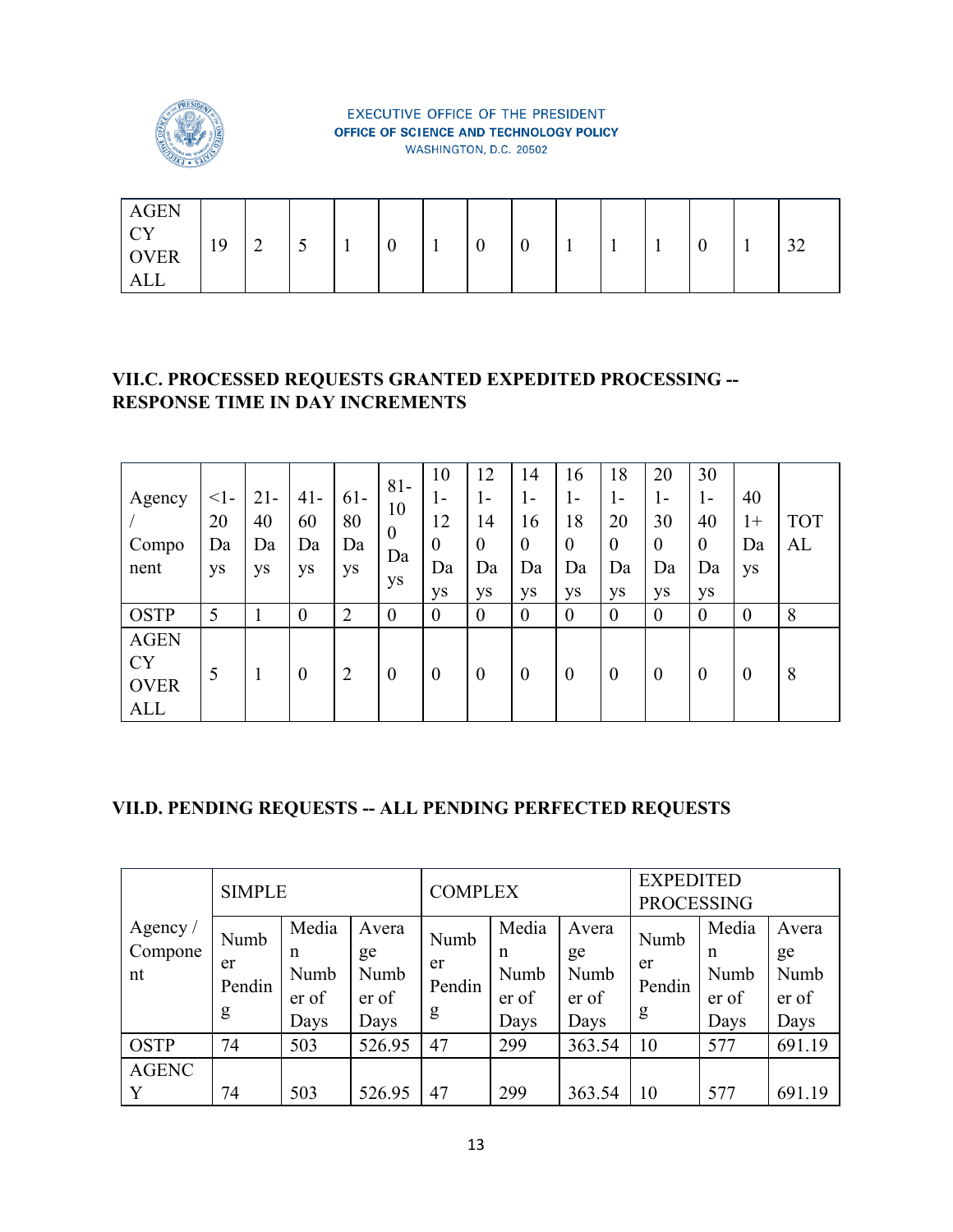

#### **VII.E. PENDING REQUESTS -- TEN OLDEST PENDING PERFECTED REQUESTS**

| Agency $/$<br>Compone<br>nt |       | 10th<br>Oldest<br>Reque<br>st | 9th    | 8th    | 7th    | 6th   | 5th   | 4th              | 3rd            | 2nd            | Oldest<br>Reque<br>st |
|-----------------------------|-------|-------------------------------|--------|--------|--------|-------|-------|------------------|----------------|----------------|-----------------------|
|                             | Date  |                               | 201    | 201    | 201    | 201   | 201   | 201              | 201            | 201            |                       |
|                             | of    |                               | $8-$   | $8-$   | $8-$   | $7 -$ | $7 -$ | $7 -$            | $7-$           | $6-$           |                       |
|                             | Recei | 2018-                         | $02 -$ | $02 -$ | $01 -$ | $11-$ | $11-$ | $08 -$           | $06 -$         | $12 -$         | 2016-                 |
|                             | pt    | $02 - 15$                     | 12     | 06     | 08     | 17    | 02    | 03               | 30             | 05             | $11 - 16$             |
|                             | Numb  |                               |        |        |        |       |       |                  |                |                |                       |
|                             | er of |                               |        |        |        |       |       |                  |                |                |                       |
|                             | Days  |                               |        |        |        |       |       |                  |                |                |                       |
|                             | Pendi |                               |        |        |        |       |       | 103              | 105            | 119            |                       |
| <b>OSTP</b>                 | ng    | 900                           | 903    | 907    | 920    | 958   | 967   | $\boldsymbol{0}$ | $\overline{3}$ | $\overline{4}$ | 1205                  |
|                             | Date  |                               | 201    | 201    | 201    | 201   | 201   | 201              | 201            | 201            |                       |
|                             | of    |                               | $8-$   | $8-$   | $8-$   | $7-$  | $7-$  | $7 -$            | $7-$           | $6-$           |                       |
|                             | Recei | 2018-                         | $02 -$ | $02 -$ | $01 -$ | $11-$ | $11-$ | $08 -$           | $06 -$         | $12 -$         | 2016-                 |
| <b>AGENC</b><br>Y           | pt    | $02 - 15$                     | 12     | 06     | 08     | 17    | 02    | 03               | 30             | 05             | $11 - 16$             |
| <b>OVERA</b>                | Numb  |                               |        |        |        |       |       |                  |                |                |                       |
| LL                          | er of |                               |        |        |        |       |       |                  |                |                |                       |
|                             | Days  |                               |        |        |        |       |       |                  |                |                |                       |
|                             | Pendi |                               |        |        |        |       |       | 103              | 105            | 119            |                       |
|                             | ng    | 900                           | 903    | 907    | 920    | 958   | 967   | $\boldsymbol{0}$ | 3              | $\overline{4}$ | 1205                  |

# **VIII.A. REQUESTS FOR EXPEDITED PROCESSING**

| Agency    | Number  | Number | Median                          | Average | Number |
|-----------|---------|--------|---------------------------------|---------|--------|
| Component | Granted | Denied | Number of Number of Adjudicated |         |        |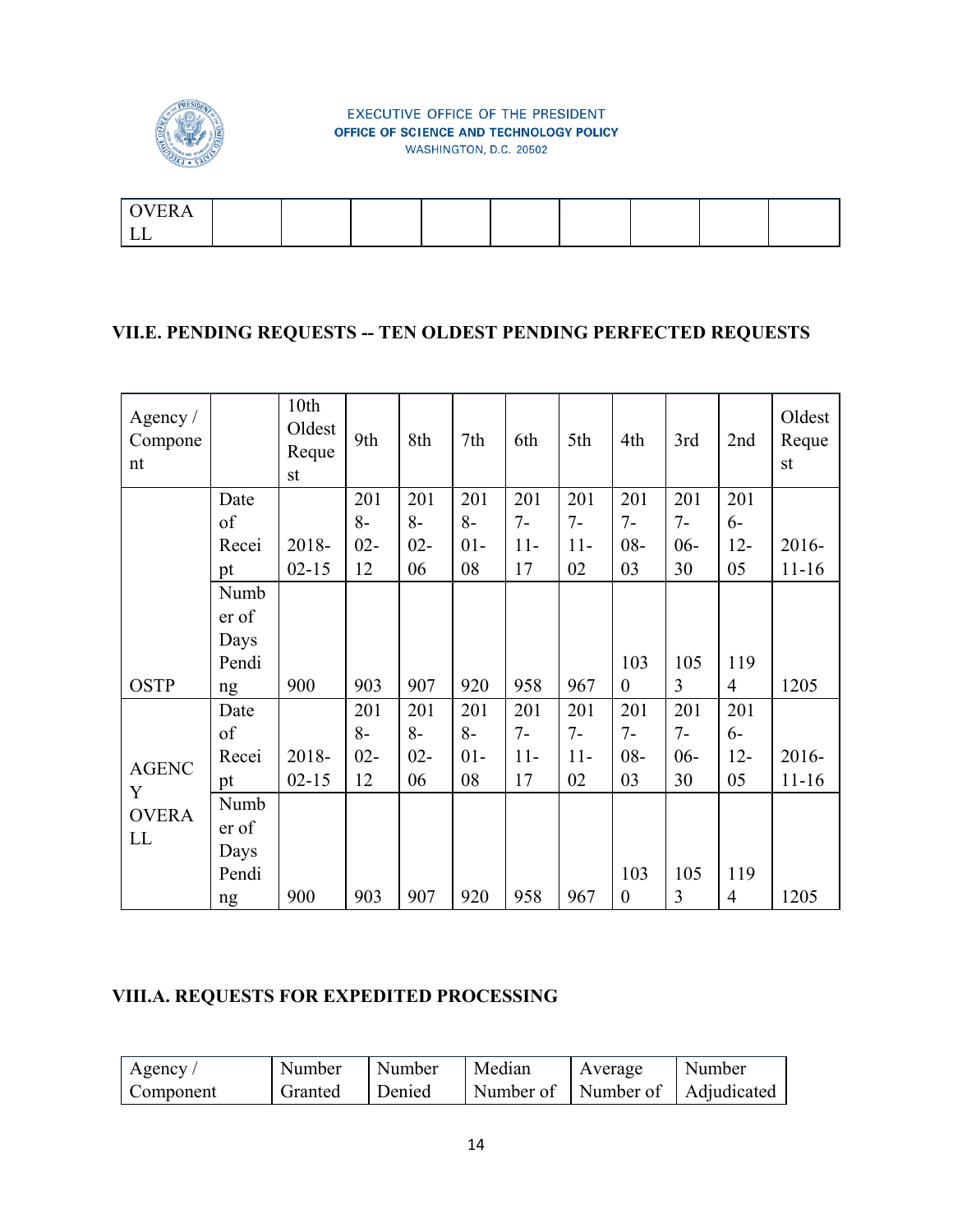

|               |   | Days to    | Days to    | Within Ten |
|---------------|---|------------|------------|------------|
|               |   | Adjudicate | Adjudicate | Calendar   |
|               |   |            |            | Days       |
| <b>OSTP</b>   | Ō |            | 8.06       |            |
| <b>AGENCY</b> |   |            |            |            |
| OVERALL       | 8 |            | 8.06       |            |

# **VIII.B. Requests for Fee Waiver**

| Agency $/$<br>Component | Number<br>Granted | Number<br>Denied | Median<br>Number of<br>Days to | Average<br>Number of<br>Days to |
|-------------------------|-------------------|------------------|--------------------------------|---------------------------------|
|                         |                   |                  | Adjudicate                     | Adjudicate                      |
| <b>OSTP</b>             | 41                | υ                |                                |                                 |
| <b>AGENCY</b>           |                   |                  |                                |                                 |
| <b>OVERALL</b>          | 41                | 0                |                                |                                 |

# **IX. FOIA Personnel and Costs**

|                       | <b>PERSONNEL</b>                                     |                                                                    |                                                               | <b>COSTS</b>        |                                 |                |
|-----------------------|------------------------------------------------------|--------------------------------------------------------------------|---------------------------------------------------------------|---------------------|---------------------------------|----------------|
| Agency /<br>Component | Number of<br>"Full-Time<br><b>FOIA</b><br>Employees" | Number of<br>"Equivalent<br>Full-Time<br><b>FOIA</b><br>Employees" | Total<br>Number<br>of "Full-<br>Time<br><b>FOIA</b><br>Staff" | Processing<br>Costs | Litigation-<br>Related<br>Costs | Total<br>Costs |
| <b>OSTP</b>           |                                                      | 0.65                                                               | 1.65                                                          | 184024.00           | 0.00                            | 184024.00      |
| <b>AGENCY</b>         |                                                      |                                                                    |                                                               |                     |                                 |                |
| OVERALL               |                                                      | 0.65                                                               | 1.65                                                          | 184024.00           | 0.00                            | 184024.00      |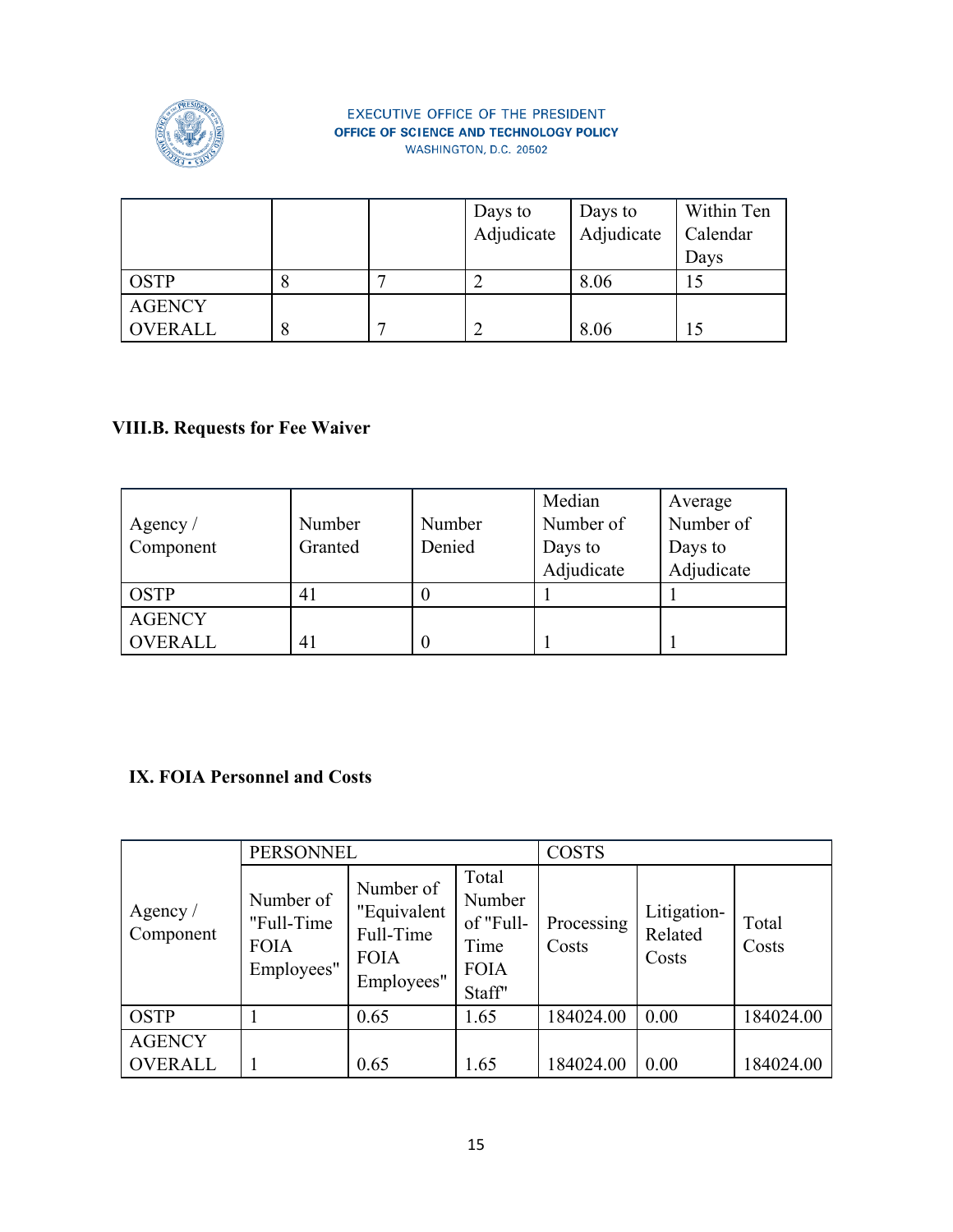

# **X. Fees Collected for Processing Requests**

|               | Total     |                    |
|---------------|-----------|--------------------|
| Agency $/$    | Amount of | Percentage of      |
| Component     | Fees      | <b>Total Costs</b> |
|               | Collected |                    |
| <b>OSTP</b>   | 2765.70   | 1.5000             |
| <b>AGENCY</b> |           |                    |
| OVER ALL      | 2765.70   | 1.5000             |

# **XI.A. Number of Times Subsection (C) Used**

| Agency /  | Number of Times Subsection |
|-----------|----------------------------|
| Component | Used                       |
| OSTP      |                            |
| AGENCY    |                            |
| OVERALL   |                            |

# **XI.B. Number of Subsection (A)(2) Postings**

| Agency $\sqrt{ }$<br>Component | Number of<br>Records<br>Posted by the<br>FOIA Office | Number of<br>Records<br>Posted by |
|--------------------------------|------------------------------------------------------|-----------------------------------|
|--------------------------------|------------------------------------------------------|-----------------------------------|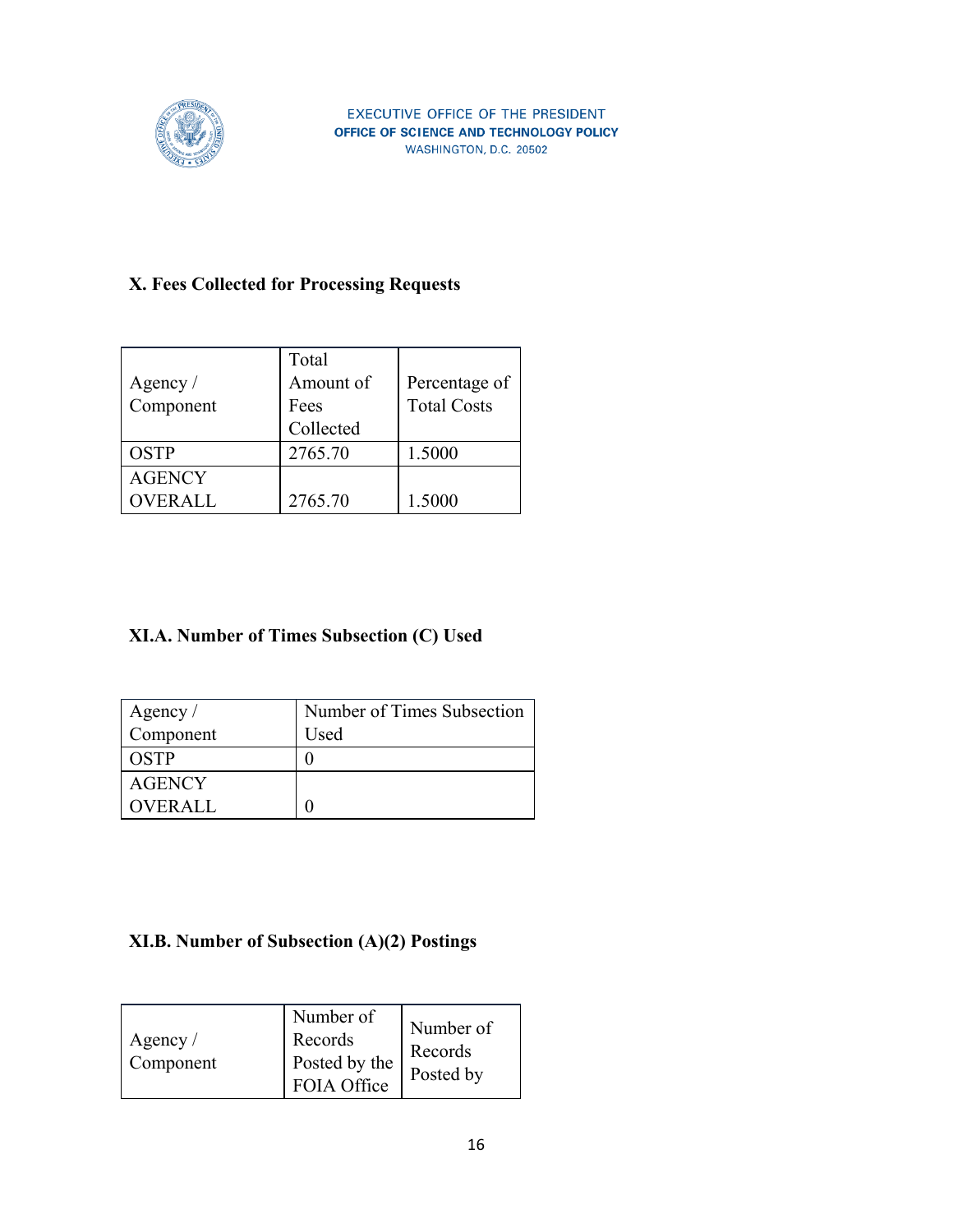

|                | Program<br>Offices |
|----------------|--------------------|
| <b>OSTP</b>    |                    |
| <b>AGENCY</b>  |                    |
| <b>OVERALL</b> |                    |

### **XII.A. Backlogs of FOIA Requests and Administrative Appeals**

|                         | Number of      | Number of     |
|-------------------------|----------------|---------------|
|                         | Backlogged     | Backlogged    |
| Agency $/$<br>Component | Requests as of | Appeals as of |
|                         | End of Fiscal  | End of Fiscal |
|                         | Year           | Year          |
| <b>OSTP</b>             | 131            |               |
| <b>AGENCY</b>           |                |               |
| OVERALL                 |                |               |

# **XII.B. CONSULTATIONS ON FOIA REQUESTS -- RECEIVED, PROCESSED, AND PENDING CONSULTATIONS**

| Agency $/$<br>Component | Number of<br>Consultations<br>Received from<br>Other<br>Agencies that<br>were Pending<br>at the Agency<br>as of Start<br>of the Fiscal<br>Year | Number of<br>Consultations<br>Received from<br>Other<br>Agencies<br>During the<br>Fiscal Year | Number of<br>Consultations<br>Received from<br>Other<br>Agencies that<br>were Processed<br>by the Agency<br>During the<br><b>Fiscal Year</b> | Number of<br>Consultations<br>Received from<br>Other<br>Agencies that<br>were Pending<br>at the Agency<br>as of End<br>of the Fiscal<br>Year |
|-------------------------|------------------------------------------------------------------------------------------------------------------------------------------------|-----------------------------------------------------------------------------------------------|----------------------------------------------------------------------------------------------------------------------------------------------|----------------------------------------------------------------------------------------------------------------------------------------------|
| <b>OSTP</b>             | 0                                                                                                                                              | 13                                                                                            | 13                                                                                                                                           |                                                                                                                                              |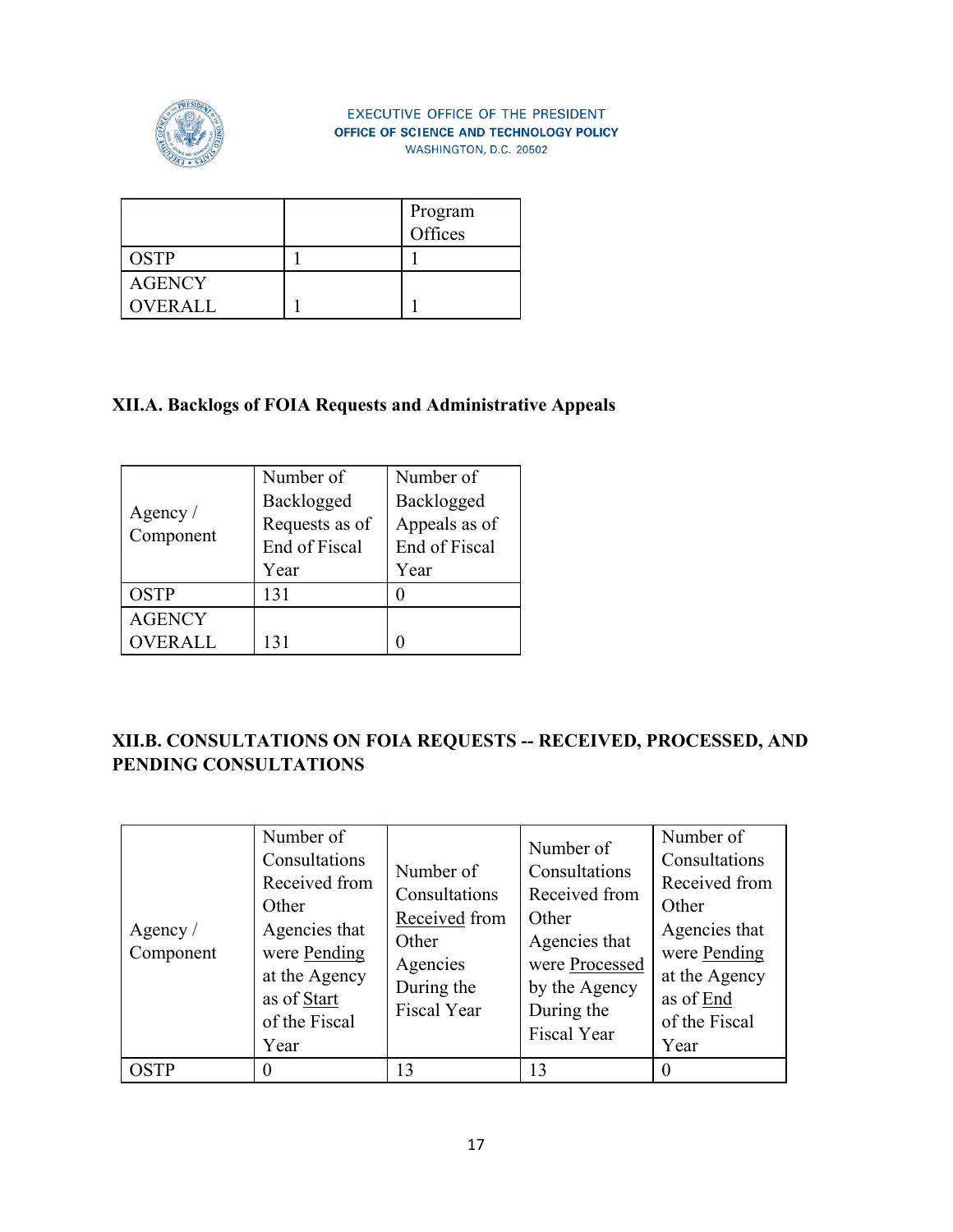

| $\cdot$ iency<br>A ( | $\sim$ |  |
|----------------------|--------|--|
| <b>OVERAL</b>        |        |  |

#### **XII.C. CONSULTATIONS ON FOIA REQUESTS -- TEN OLDEST CONSULTATIONS RECEIVED FROM OTHER AGENCIES AND PENDING AT THE AGENCY**

| Agency $/$<br>Compone<br>nt |                       | 10th<br>Oldest<br>Consultati<br>on | 9th              | 8th            | 7th            | 6th            | 5th            | 4th            | 3rd              | 2n<br>d        | Oldest<br>Consultati<br>on |
|-----------------------------|-----------------------|------------------------------------|------------------|----------------|----------------|----------------|----------------|----------------|------------------|----------------|----------------------------|
|                             | Date                  |                                    | N/               | N/             | N/             | N/             | N/             | N/             | N/               | N/             |                            |
|                             |                       | N/A                                | A                | A              | A              | A              | A              | A              | A                | A              | N/A                        |
|                             | Numb<br>er of         |                                    |                  |                |                |                |                |                |                  |                |                            |
| <b>OSTP</b>                 | Days                  | $\boldsymbol{0}$                   | $\boldsymbol{0}$ | $\theta$       | $\overline{0}$ | $\theta$       | $\overline{0}$ | $\overline{0}$ | $\boldsymbol{0}$ | $\overline{0}$ | $\boldsymbol{0}$           |
| <b>AGENC</b>                | Date                  |                                    | N/               | N/             | N/             | N/             | N/             | N/             | N/               | N/             |                            |
| Y                           |                       | N/A                                | A                | $\mathbf{A}$   | A              | A              | A              | A              | A                | A              | N/A                        |
| <b>OVERA</b><br>LL          | Numb<br>er of<br>Days | $\boldsymbol{0}$                   | $\boldsymbol{0}$ | $\overline{0}$ | $\theta$       | $\overline{0}$ | $\theta$       | $\overline{0}$ | $\boldsymbol{0}$ | $\theta$       | $\theta$                   |

### **XII.D.(1). COMPARISON OF NUMBERS OF REQUESTS FROM PREVIOUS AND CURRENT ANNUAL REPORT -- REQUESTS RECEIVED AND PROCESSED**

|            | <b>NUMBER OF REQUESTS</b> |               | NUMBER OF REQUESTS |               |  |
|------------|---------------------------|---------------|--------------------|---------------|--|
|            | <b>RECEIVED</b>           |               | <b>PROCESSED</b>   |               |  |
| Agency $/$ | Number                    | Number        | Number             | Number        |  |
| Component  | Received<br>Received      |               | Processed          | Processed     |  |
|            | During Fiscal             | During Fiscal | During Fiscal      | During Fiscal |  |
|            | Year from                 | Year from     | Year from          | Year from     |  |
|            | Last Year's               | Current       | Last Year's        | Current       |  |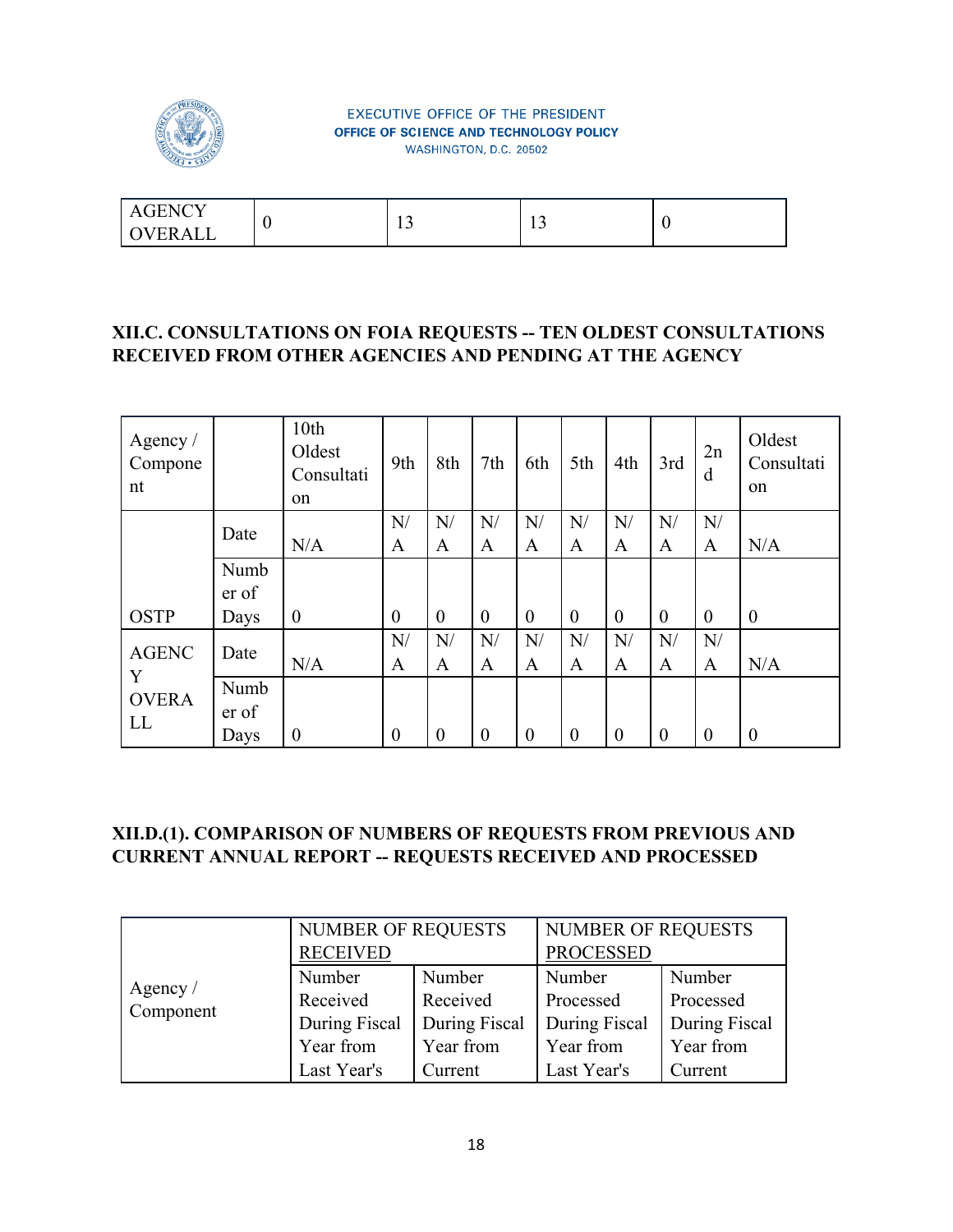

|               | Annual | Annual | Annual | Annual |
|---------------|--------|--------|--------|--------|
|               | Report | Report | Report | Report |
| OSTP          | 84     | .29    | 68     | 00     |
| <b>AGENCY</b> |        |        |        |        |
| OVERALL       | 84     | 29     | 68     | 00     |

# **XII.D.(2). COMPARISON OF NUMBERS OF REQUESTS FROM PREVIOUS AND CURRENT ANNUAL REPORT -- BACKLOGGED REQUESTS**

|                         | Number of            | Number of            |  |
|-------------------------|----------------------|----------------------|--|
|                         | Backlogged           | Backlogged           |  |
|                         | Requests as of       | Requests as of       |  |
| Agency $/$<br>Component | End of the           | End of the           |  |
|                         | <b>Fiscal Year</b>   | <b>Fiscal Year</b>   |  |
|                         | from Previous        | from Current         |  |
|                         | <b>Annual Report</b> | <b>Annual Report</b> |  |
| <b>OSTP</b>             | 102                  | 131                  |  |
| <b>AGENCY</b>           |                      |                      |  |
| <b>OVERALL</b>          |                      |                      |  |

# **XII.E.(1). COMPARISON OF NUMBERS OF ADMINISTRATIVE APPEALS FROM PREVIOUS AND CURRENT ANNUAL REPORT -- APPEALS RECEIVED AND PROCESSED**

|            | <b>NUMBER OF APPEALS</b> |               | <b>NUMBER OF APPEALS</b> |               |  |
|------------|--------------------------|---------------|--------------------------|---------------|--|
|            | <b>RECEIVED</b>          |               | <b>PROCESSED</b>         |               |  |
| Agency $/$ | Number                   | Number        | Number                   | Number        |  |
| Component  | Received                 | Received      |                          | Processed     |  |
|            | During Fiscal            | During Fiscal | During Fiscal            | During Fiscal |  |
|            | Year from                | Year from     | Year from                | Year from     |  |
|            | Last Year's              | Current       | Last Year's              | Current       |  |